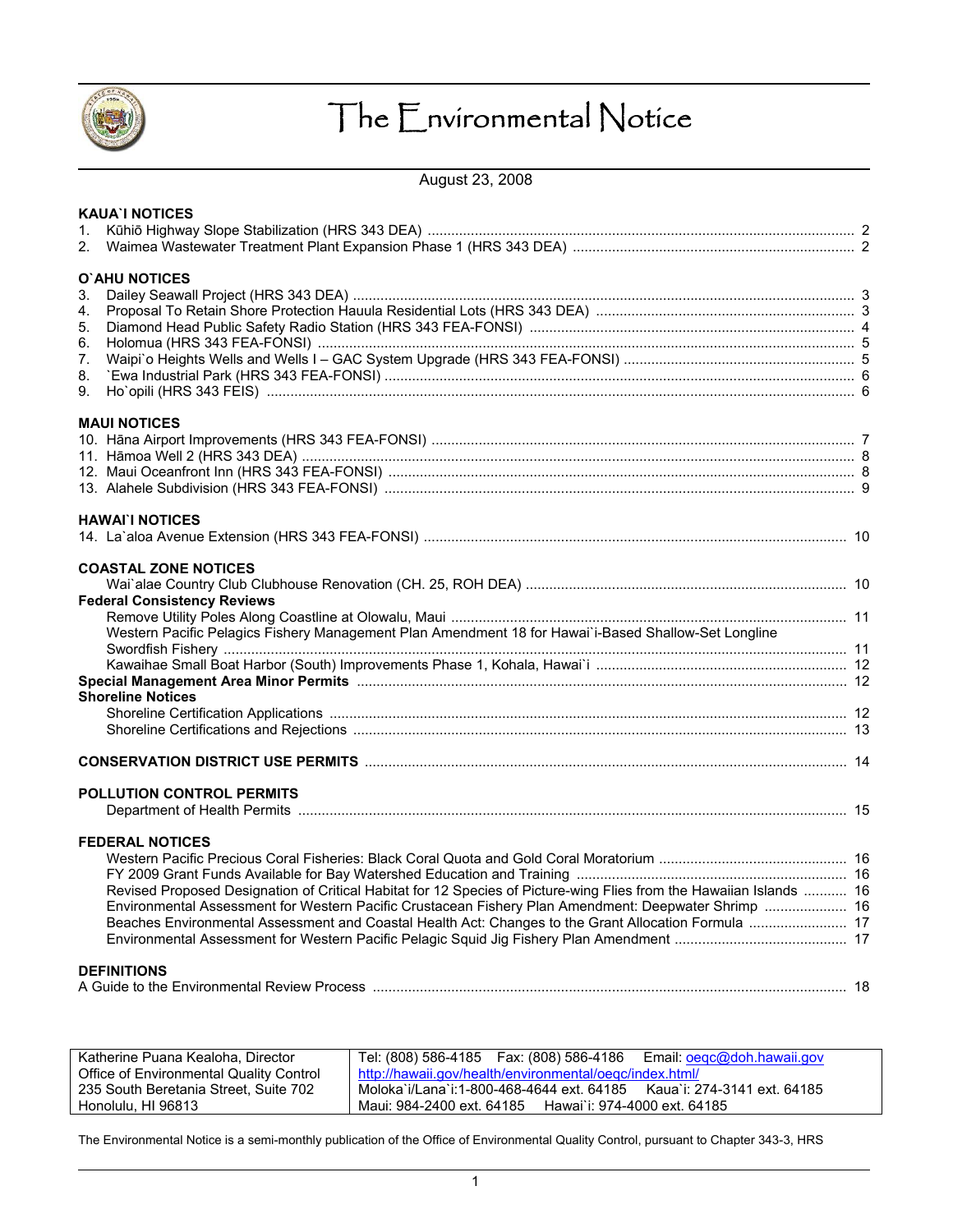# **KAUA`I NOTICES**

#### **1. Kūhiō [Highway Slope Stabilization](http://oeqc.doh.hawaii.gov/Shared%20Documents/EA_and_EIS_Online_Library/Kauai/2000s/2008-08-23-KA-DEA-Kuhio-Highway-Slope-Stabilization.pdf) (HRS 343-5(b) DEA)**

| Island:<br>District:<br>TMK:<br><b>Proposing</b> | Kaua`i<br>Hanalei<br>$(4) 5 - 4 - 04:32$                                                                                                                |                         | <b>HANALE!</b> | <b>KAWAIHAI</b> |
|--------------------------------------------------|---------------------------------------------------------------------------------------------------------------------------------------------------------|-------------------------|----------------|-----------------|
| Agency:                                          | State Department of Transportation - Highways Division,<br>869 Punchbowl Street, Room 513, Honolulu, HI 96813.<br>Contact: Manny Quodala (808) 692-7573 | <b>WAIMEA</b><br>(part) | <b>UHUE</b>    |                 |
| <b>Approving</b>                                 |                                                                                                                                                         |                         |                |                 |
| Agency:                                          | Same                                                                                                                                                    |                         | KOLOA          |                 |
| <b>Consultant:</b>                               | Earth Tech AECOM, 841 Bishop Street, Suite 500,<br>Honolulu, HI 96813. Contact: Michelle Mason (808) 356-<br>5322; e-mail: michelle.mason@aecom.com     |                         |                |                 |
| <b>Status:</b>                                   | Draft Environmental Assessment (DEA) notice pending 30-day public comment. Address<br>comments to the Proposing Agency, Consultant, and OEQC            |                         |                |                 |
| <b>Permits:</b>                                  | CDUA; NPDES; Grading Permit                                                                                                                             |                         |                |                 |

av d

The State Department of Transportation is proposing slope stabilization measures to be undertaken along Kūhiō Highway near Hanalei, Kaua`i. The purpose of the proposed action is to reduce the potential for rockfalls and landslides adjacent to Kūhiō Highway. Slope stabilization would be accomplished via installation of anchored wire mesh and ring net systems, and localized stabilization or demolition of unstable boulders.

No impacts are expected for most resources. Long-term positive impacts are expected for geology and soils, natural hazards, safety and health, and transportation. Short-term adverse construction impacts related to air quality, hazardous materials and hazardous waste, noise, safety and health, transportation, and visual resources are possible during implementation of the proposed action. However, best management practices to be implemented during construction would reduce these impacts. Based on the discussion of impacts and mitigation measures contained in the Draft EA, a Finding of No Significant Impact is anticipated.

# **2. [Waimea Wastewater Treatment Plant Expansion Phase 1](http://oeqc.doh.hawaii.gov/Shared%20Documents/EA_and_EIS_Online_Library/Kauai/2000s/2008-08-23-KA-DEA-Waimea-Wastewater-Treatment-Plant.pdf) (HRS 343-5(b) DEA)**

| Island:<br>District:<br>TMK:<br><b>Proposing</b> | Kaua`i<br>Waimea<br>$(4)$ 1-2-06:36, 37                                                                                                                                                                                |
|--------------------------------------------------|------------------------------------------------------------------------------------------------------------------------------------------------------------------------------------------------------------------------|
| Agency:                                          | Department of Public Works, County of Kaua'i, 4444 Rice Street, Suite 275, Lihue, Kaua'i 96766.<br>Contact: Edward Tschupp (808) 241-6610                                                                              |
| <b>Approving</b>                                 |                                                                                                                                                                                                                        |
| Agency:                                          | Same                                                                                                                                                                                                                   |
| <b>Consultant:</b>                               | Eugene Dashiell, 1314 South King Street, Suite 952, Honolulu, HI 96814. Contact: Eugene Dashiell<br>(808) 593-8330, dashiell.e@hawaiiantel.net                                                                         |
| <b>Status:</b>                                   | Draft Environmental Assessment (DEA) notice pending 30-day public comment. Address<br>comments to the Proposing Agency, Consultant, and OEQC.                                                                          |
| <b>Permits:</b>                                  | DOH - Underground Injection Control, DOH - NPDES (dewatering, site greater than one acre<br>stormwater), DOH - General Permit & Engineering Plan Approval; County Planning Commission<br>Use & County Building/grading |

The purpose of this project is to construct a previously planned expansion of the existing WWTP (Wastewater Treatment Plant). The proposed expansion project would increase the capacity of the plant from an existing 300,000 GPD (gallons per day) to approximately 700,000 GPD by adding treatment processes such as a membrane bioreactor, a mixed bed biofilm reactor or other similar processes to the existing plant; adding a second backup injection well for effluent disposal in the event of need; and upgrading the effluent quality to R-1 in order to provide the greatest number of reuse applications possible, particularly for irrigation.

 Short-term Effects: Short term effects will occur during construction. Such effects may include noise, odors, dust and increases in traffic due to construction and transport of materials.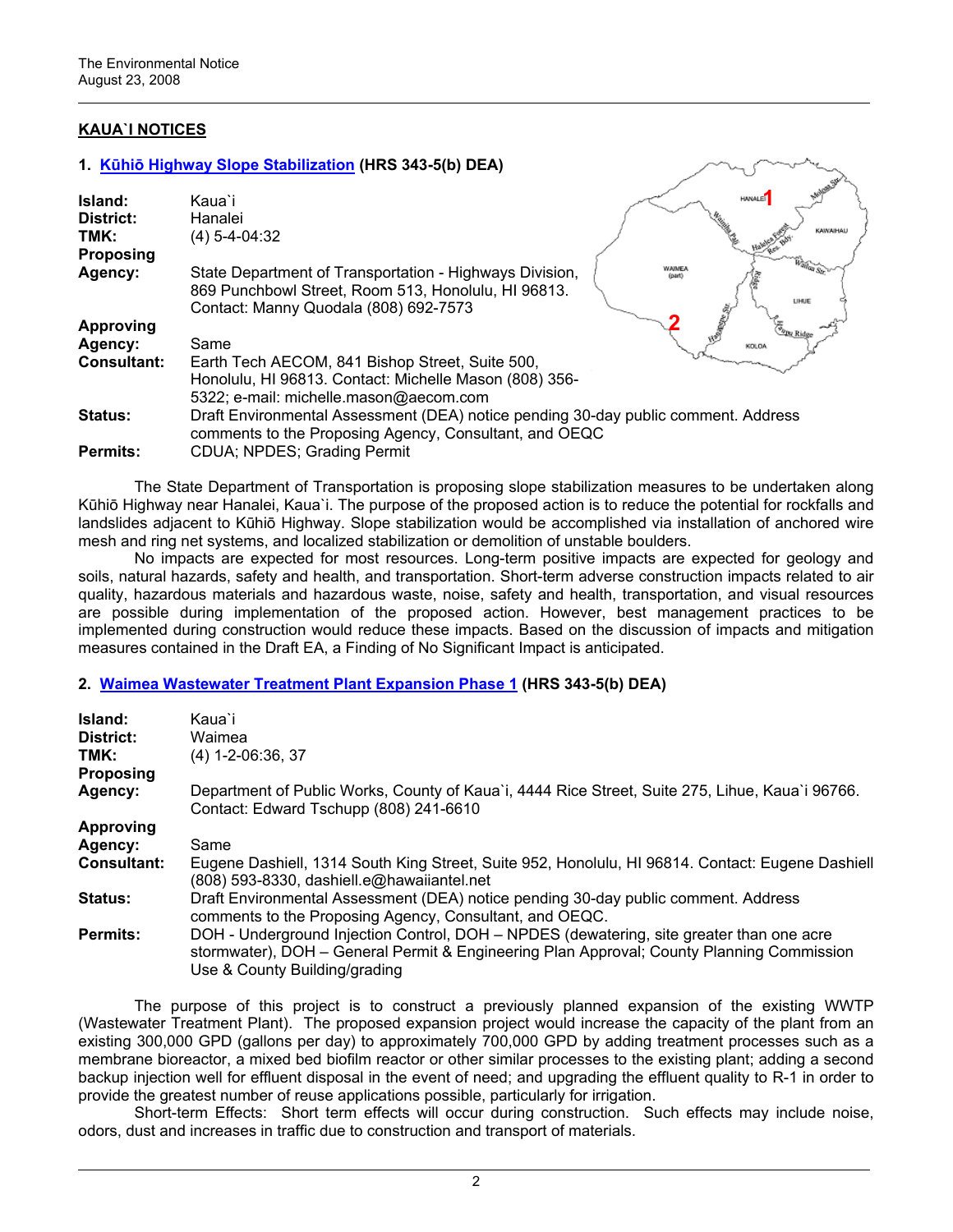Long-term Effects: There are no significant long-term adverse or cumulative impacts to geology, hydrology, flora and fauna, water quality, historic resources, traditional or cultural practices, air quality, noise quality or socio-economic resources. There are no hazardous or toxic substances at this location. The areas adjacent to the project site have been previously modified by industrial cultivation of sugar cane or other crops for about 150 years. Exposed areas will be grassed and allowed to revegetate to restore surface areas after construction. The completed project will provide for the sanitary treatment of domestic and commercial wastes generated from the disposal of residential and commercial sewage in Waimea originating in urban developments which are included in the general plan of the County of Kaua`i. Such urban developments include initial phases of Kīkīaola. The proposed project could potentially serve Kekaha if the sewer system should be extended from the Waimea WWTP to Kekaha in the future.

 This Environmental Assessment concludes that the proposed action does not constitute an action which significantly affects the quality of the human environment. Therefore, neither a Federal nor a State environmental impact statement is required. This environmental assessment complies with the requirements of the federal Clean Water State Revolving Fund (CWSRF) and includes a finding of no significant impact (FONSI).

# **O`AHU NOTICES**

# **3. Dailey Seawall Project (HRS 343-5(c) DEA)**

| Island:           | O`ahu                                                                                                                    | KOOLAULO/ |
|-------------------|--------------------------------------------------------------------------------------------------------------------------|-----------|
| District:         | Waialua                                                                                                                  |           |
| TMK:              | $(1)$ 6-8-3:18 & 37                                                                                                      |           |
| <b>Applicant:</b> | Michael Dailey c/o Michael Carroll, Bays, Deaver, Lung,<br>Rose, Homa                                                    |           |
| <b>Approving</b>  |                                                                                                                          |           |
| Agency:           | Department of Planning and Permitting, City and County<br>of Honolulu, 650 South King Street, Honolulu, HI 96813         | WAIANAE   |
| Consultant:       | Wil Chee - Planning & Environmental, 1018 Palm Drive,<br>Honolulu, HI 96814. Contact: Judy Mariant                       | R         |
| Status:           | Draft Environmental Assessment (DEA) notice pending<br>30-day public comment. Address comments to the                    |           |
| <b>Permits:</b>   | Applicant, Approving Agency, Consultant, and OEQC<br>Shoreline Setback Variance (SSV), Minor Shoreline Structures Permit |           |
|                   |                                                                                                                          |           |

The applicant proposes to replace an unauthorized concrete masonry rock (CRM) structure with an engineered seawall. The proposal is to construct a two-tiered seawall adjacent to the seawall on the Mokulē`ia Beach Colony wall. The lower level will consist of a walkway that will provide public access at high tide. As indicated in Appendix D, the total height of the seawall on the seaward face is about 8.7 feet. The structure encroaches in the required 40-foot shoreline setback.

**5**

 The applicant indicates that the replacement of the existing unauthorized wall is considered necessary because a single-family dwelling is located about 20 feet from the edge of the existing seawall, and the removal of the existing unpermitted seawall will likely endanger the dwelling, making it unsafe and uninhabitable. The proposed replacement wall requires the approval of a SSV from the City and County of Honolulu Department of Planning and Permitting.

# **4. Proposal To Retain Shore Protection Hau`ula Residential Lots (HRS 343-5(c) DEA)**

| Island:           | O`ahu                                                                                                            |
|-------------------|------------------------------------------------------------------------------------------------------------------|
| District:         | Ko`olauloa                                                                                                       |
| TMK:              | $(1)$ 5-4-11: 3, 25, 31 and 37                                                                                   |
| <b>Applicant:</b> | Antonio R. Martinez                                                                                              |
| Approving         |                                                                                                                  |
| Agency:           | Department of Planning and Permitting, City and County of Honolulu, 650 South King Street,<br>Honolulu, HI 96813 |
| Consultant:       | Kusao & Kurahashi, Inc., 2752 Woodlawn Drive, Suite 5-202, Honolulu, HI 96822. Contact: Ardis<br>Shaw-Kim        |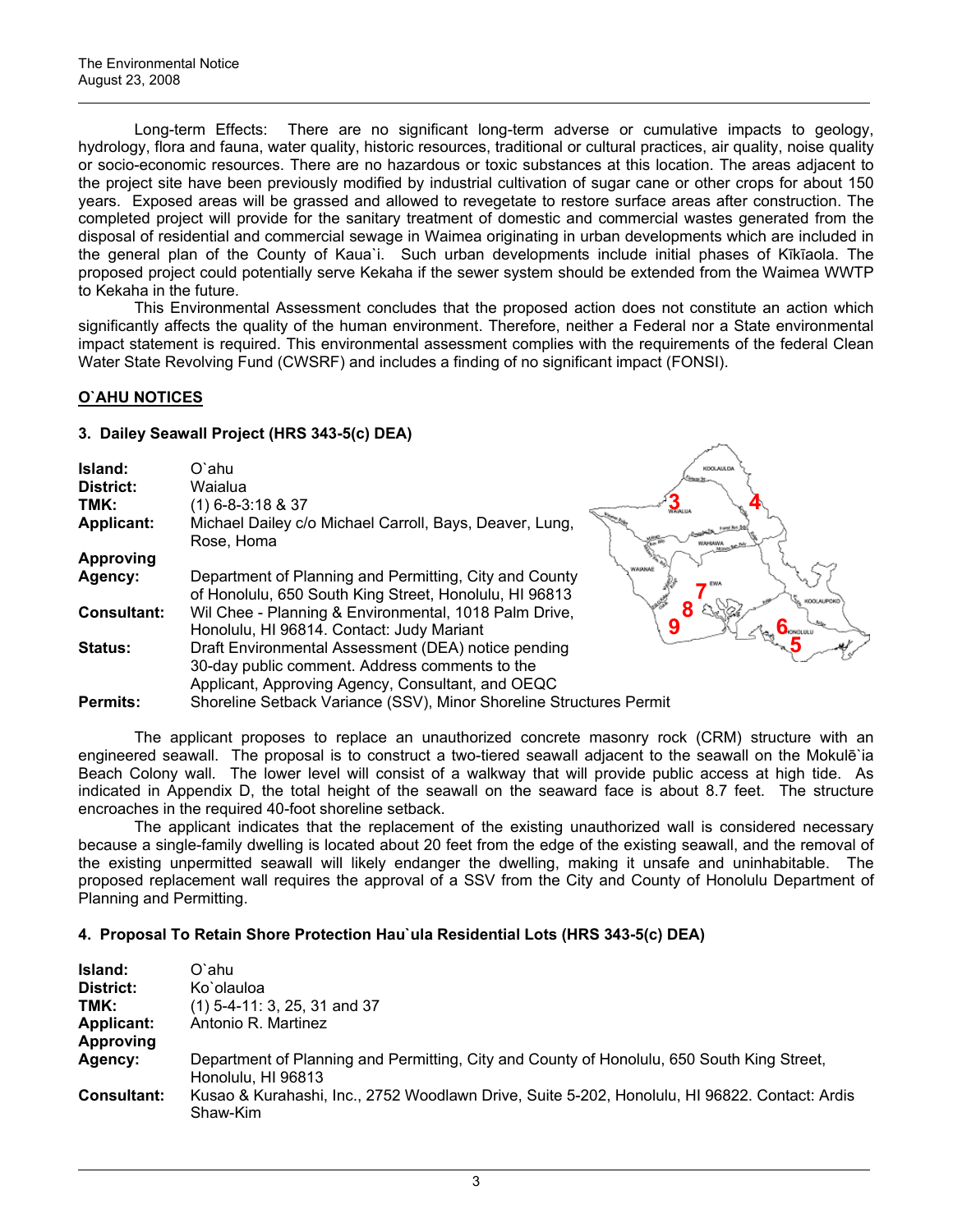**Status:** Draft Environmental Assessment (DEA) notice pending 30-day public comment. Address comments to the Applicant, Approving Agency, Consultant, and OEQC **Permits:** Shoreline Setback Variance (SV)

The applicant seeks an after-the-fact shoreline setback variance to retain an existing 3-foot high concrete rubble masonry (CRM) seawall that extends along the seaward boundary of four (4) beach front lots located at 54- 223, 54-225, 54-229A, and 54-233 Kamehameha Highway in Hau`ula. The seawalls retain backfilled lawns and decking. There are dwellings on each lot. According to the applicant, the dwellings are only 17 to 22 feet mauka of the seawall and the depth of each lot has been reduced from 28 to 65 feet (varying by lot) from the original configuration due to beach erosion.

The Department of Planning and Permitting (DPP) records indicate there was previously a nonconforming shore protection structure (not necessarily a CRM seawall) at 54-229A Kamehameha Highway (Parcel 37). However, the current structure across the seaward portion of this lot and the other three (3) lots was not authorized  $(i.e.,$  illegal).

In April 2006, Notices of Violation (NOV) were issued by the DPP to the applicant/owner of the lots.

On August 2, 2007, Notices of Order (NOO) were issued by the DPP. The NOO included an initial fine of \$1,000 for each lot and notified the applicant/landowner that daily fines of \$100 per day were to commence after September 3, 2007.

Retaining the illegal structure requires that an after-the-fact shoreline setback variance be obtained from the DPP.

As an improvement that is considered accessory to the single-family use of the lots, the seawall is not considered development and, therefore, is exempt from Special Management Area (SMA) requirements.

# **5. [Diamond Head Public Safety Radio Station](http://oeqc.doh.hawaii.gov/Shared%20Documents/EA_and_EIS_Online_Library/Oahu/2000s/2008-08-23-OA-FEA-Diamond-Head-Public-Safety-Radio-Station.pdf) (HRS 343-5(b) FEA-FONSI)**

| Island:<br>District:              | O`ahu<br><b>Honolulu</b>                                                                                                                                          |
|-----------------------------------|-------------------------------------------------------------------------------------------------------------------------------------------------------------------|
| TMK:                              | $(1)$ 3-1-42:16, and por. 6                                                                                                                                       |
| <b>Proposing</b>                  |                                                                                                                                                                   |
| Agency:                           | Department of Accounting and General Services, Public Works Division, 1151 Punchbowl Street,<br>Room 430, Honolulu, HI. 96813. Contact: Lance Maja (808) 586-0483 |
| <b>Approving</b>                  |                                                                                                                                                                   |
| Agency:                           | Same                                                                                                                                                              |
| <b>Consultant:</b>                | SSFM International, Inc., 501 Sumner Street, Suite 620, Honolulu, HI 96817. Contact: Jared Chang<br>(808) 531-1308                                                |
| <b>Status:</b><br><b>Permits:</b> | Final Environmental Assessment (FEA) and Finding of No Significant Impact (FONSI)<br>Building, CDUA, NPDES                                                        |

The State Department of Accounting and General Services, on behalf of the State Civil Defense (SCD), is proposing the Diamond Head Public Safety Radio Station project on the island of O`ahu. This project is situated within the Diamond Head (Lē`ahi) State Monument, on the southeastern end of the island of O`ahu. The crater has several buildings along with tunnels and batteries (Birkhimer, Hulings, Dodge, etc.) used by government agencies for their operations. These agencies include the Hawai`i Army National Guard and SCD.

 The objective of this project is to consolidate radio equipment from batteries Dodge and Hulings along with their respective antennas scattered on the crater rim into a single building and centralized location. The improvements will help the SCD support homeland security, public safety, emergency management duties, and allow them to more efficiently secure, monitor, manage, and maintain a single centralized site. The improvements are also required to comply with current Federal Communications Commission regulations.

 The proposed public safety radio station will include the renovation of an existing building (approximately 1,072 square feet in size) for the relocated radio equipment. This building was formerly used by the Federal Aviation Administration.

 The improvements will allow batteries Dodge and Hulings to be used as visitor interpretive features as planned by the Department of Land and Natural Resources, Division of State Parks under their master plan for the Diamond Head State Monument. Supporting improvements such as relocating existing above grade conduits underground and removal of overhead power lines and poles would enhance scenic viewpoints within the crater.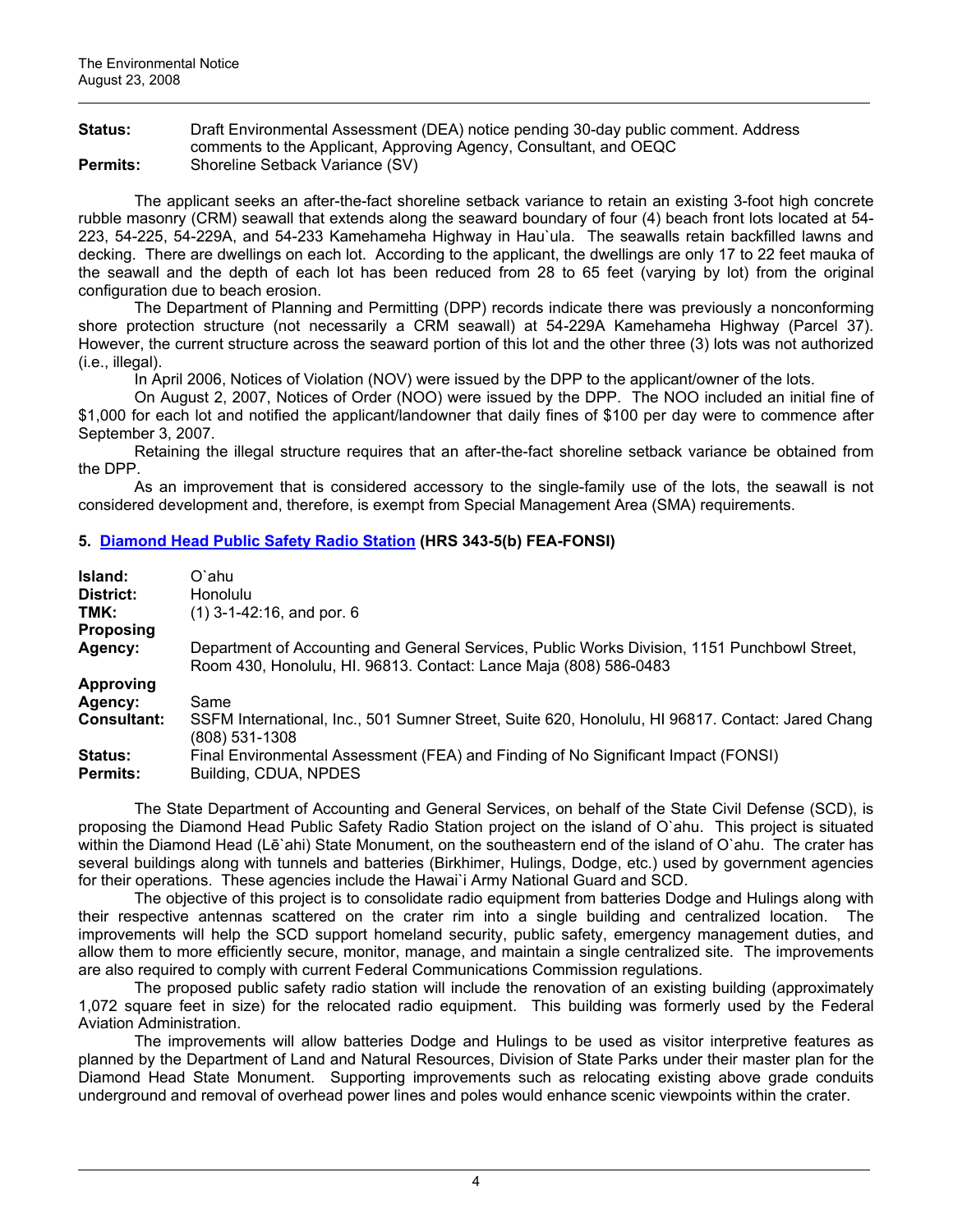## **6. [Holomua](http://oeqc.doh.hawaii.gov/Shared%20Documents/EA_and_EIS_Online_Library/Oahu/2000s/2008-08-23-OA-FEA-Holomua.pdf) (HRS 343-5(c) FEA-FONSI)**

| Island:           | O`ahu                                                                                                                  |
|-------------------|------------------------------------------------------------------------------------------------------------------------|
| District:         | <b>Honolulu</b>                                                                                                        |
| TMK:              | $(1)$ 2-4-6:17 & 18                                                                                                    |
| <b>Applicant:</b> | THM Partners LLC, 615 Pi`ikoi Street, Suite 808, Honolulu, HI 96814. Contact: Serge M. Krivatsy,<br>MAI (808) 237-5287 |

#### **Approving**

| Agency:            | Hawai'i Housing Finance and Development Corporation, 677 Queen Street, Honolulu, HI 96813. |
|--------------------|--------------------------------------------------------------------------------------------|
|                    | Contact: Leonell A. Domingo (808) 587-3170                                                 |
| <b>Consultant:</b> | PBR HAWAII, 1001 Bishop Street, ASB Tower, Suite 650, Honolulu, HI 96813. Contact: Tom     |
|                    | Schnell, AICP, Senior Associate (808) 521-5631                                             |
| <b>Status:</b>     | Final Environmental Assessment (FEA) and Finding of No Significant Impact (FONSI)          |
| <b>Permits:</b>    | Conditional Use for Joint Development; Grading and Building Permits; Sewer and Water       |
|                    | Connection Permits; Americans with Disability Act (ADA) Accessibility Requirements         |

THM Partners, LLC proposes to create Holomua, a 176-unit residential condominium located at 1315 Kalākaua Avenue, Honolulu.

Holomua will provide affordable and moderately-priced market rate housing in urban Honolulu, thus allowing home ownership in close proximity to jobs and urban amenities such as shopping, public transportation, parks, schools, employment centers, childcare facilities, and activity centers. This close proximity to jobs and services is expected to reduce Holomua residents' reliance on automobiles for daily needs.

THM Partners LLC is processing approvals for Holomua under Chapter 201H, HRS, which allows for design flexibility and cost savings to facilitate the development of affordable housing. A minimum 51 percent of the units will be priced to be affordable to households earning 140 percent or less of the HUD median income for O`ahu.

The Final EA contains an analysis of potential impacts and associated mitigation measures. Potential impacts include issues related to traffic and pedestrian safety, density, building height, and views. The Final EA discusses measures to minimize or mitigate potential adverse impacts. Consideration is also given to meeting the immediate need for affordable homes in the Honolulu urban core.

## **7. [Waipi`o Heights Wells and Wells I – GAC System Upgrade](http://oeqc.doh.hawaii.gov/Shared%20Documents/EA_and_EIS_Online_Library/Oahu/2000s/2008-08-23-OA-FEA-Waipio-Heights-Wells-and-Wells-I.pdf) (HRS 343-5(b) FEA-FONSI)**

| Island:<br>District: | O`ahu<br>`Ewa                                                                                                                                    |
|----------------------|--------------------------------------------------------------------------------------------------------------------------------------------------|
| TMK:                 | $(1)$ 9-4-44: 35 & 36; $(1)$ 9-4-05: 76; and Kamehameha Highway, Lumiaina Street, Lumihoahu<br>Street, and Lumimoe Street                        |
| <b>Proposing</b>     |                                                                                                                                                  |
| Agency:              | Board of Water Supply (BWS), City and County of Honolulu, 630 South Beretania Street, Honolulu,<br>HI 96813. Contact: Gregory Lee (808) 748-5716 |
| <b>Approving</b>     |                                                                                                                                                  |
| Agency:              | Same                                                                                                                                             |
| <b>Consultant:</b>   | Belt Collins Hawaii Ltd., 2153 North King Street, Honolulu, HI 96819. Contact: Glen Koyama (808)<br>521-5361                                     |
| <b>Status:</b>       | Final Environmental Assessment (FEA) and Finding of No Significant Impact (FONSI)                                                                |
| <b>Permits:</b>      | Building Permit, Grading Permit, Work within State Right-of-Way, City Street Usage Permit, and<br><b>NPDES Permit</b>                            |

The BWS is proposing to upgrade its well system at the Waipi`o Heights Wells and Wells I site located in Crestview, O`ahu by installing two contactor units in its existing ten-contactor-unit Granular Activated Carbon (GAC) treatment system located at the Waipahu Wells III site in the nearby Patsy T. Mink Central O`ahu Regional Park. The water drawn from the Waipi`o Heights Wells and Wells I site will be conveyed to the Waipahu Wells III site via a new 16-inch diameter transmission line along Lumimoe Street, Lumihoahu Street, Lumiaina Street, and Kamehameha Highway, where the expanded GAC system will filter the conveyed water before it is placed into BWS's distribution network for public consumption.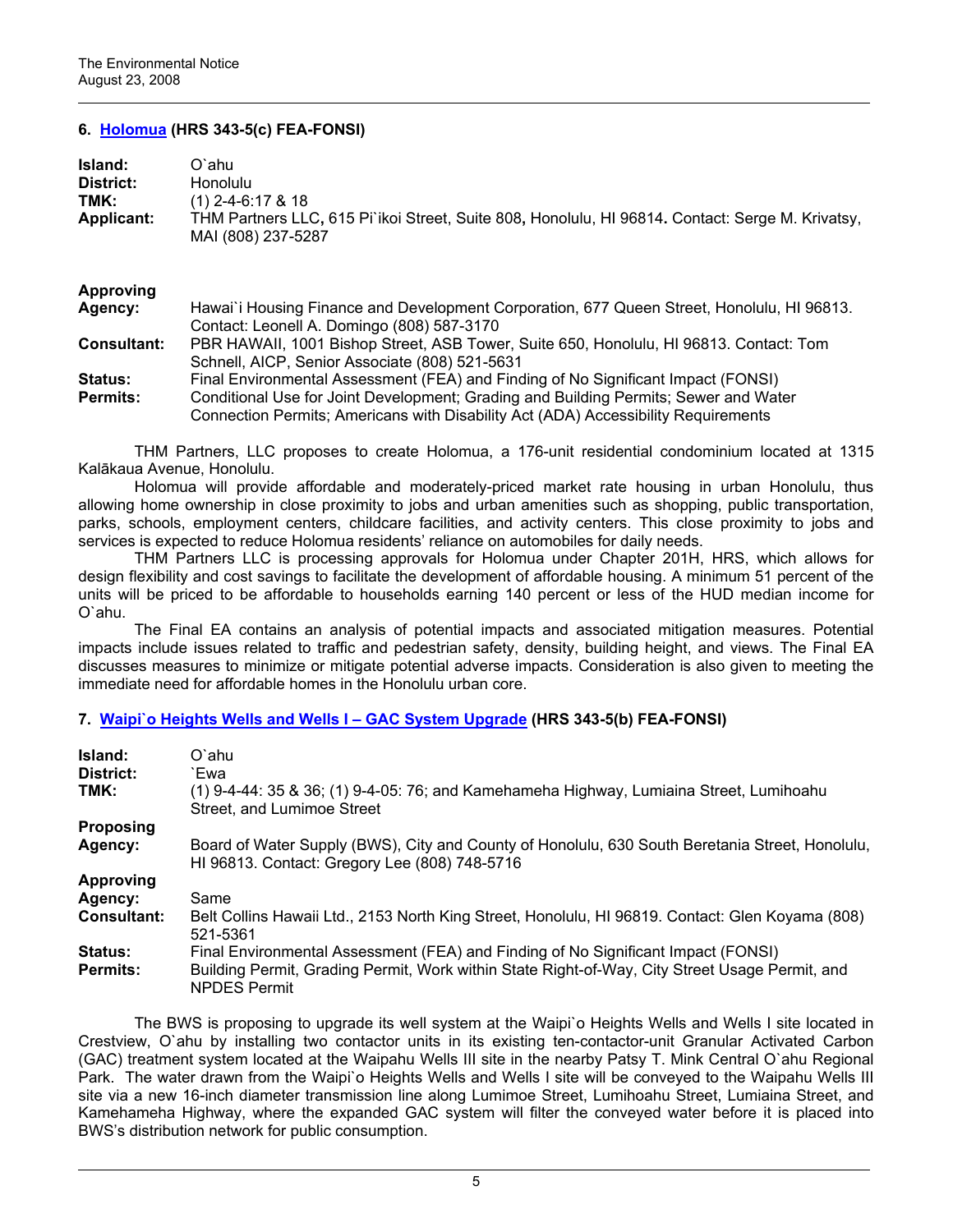Anticipated long-term adverse impacts would include the visual appearance of the two new contactor units at the Waipahu Wells III site, but the integration of these units with the existing contactor units will help reduce the visual impact. Further, the entire Waipahu Wells III site is surrounded by a landscape screen consisting of trees and shrubs.

Short-term impacts are expected to occur during project construction. While the pipeline is being installed in the area streets, some lane and road segment closures will occur. A traffic control plan will be implemented to maintain continuous traffic flow through these areas. Existing utility lines will be coordinated with their respective owners during planning and construction, and noise will be controlled through proper government approvals.

The current preliminary cost estimate for the project is \$5.7 million. Although construction funding has not yet been established, construction on the project is projected to begin, at the earliest, in the third quarter of 2009. Completion of the entire project would be approximately two years after work is initiated.

#### **8. [`Ewa Industrial Park](http://oeqc.doh.hawaii.gov/Shared%20Documents/EA_and_EIS_Online_Library/Oahu/2000s/2008-08-23-OA-FEA-Ewa-Industrial-Park.pdf) (HRS 343-5(c) FEA-FONSI)**

| Island:            | O`ahu                                                                                                                                                  |
|--------------------|--------------------------------------------------------------------------------------------------------------------------------------------------------|
| District:          | `Ewa                                                                                                                                                   |
| TMK:               | $(1)$ 9-1-69: 3                                                                                                                                        |
| <b>Applicant:</b>  | Ewa Industrial Park LLC, c/o Kusao & Kurahashi, Inc., 2752 Woodlawn Drive, Suite 5-202,<br>Honolulu, HI 96822. Contact: Keith Kurahashi (808) 988-2231 |
| <b>Approving</b>   |                                                                                                                                                        |
| Agency:            | Department of Planning and Permitting, City and County of Honolulu, 650 South King Street,<br>Honolulu, HI 96813. Contact: Tim Hata (808) 768-8043     |
| <b>Consultant:</b> | Kusao & Kurahashi, Inc., 2752 Woodlawn Drive, Suite 5-202, Honolulu, HI 96822. Contact: Keith<br>Kurahashi (808) 988-2231                              |
| <b>Status:</b>     | Final Environmental Assessment (FEA) and Finding of No Significant Impact (FONSI)                                                                      |
| <b>Permits:</b>    | Zone Change, State Land Use Boundary Amendment, Grading Permit, Foundation Permit, and<br><b>Building Permit</b>                                       |

 Ewa Industrial Park, LLC., applicant, proposes to develop the 48.395-acre property into the `Ewa Industrial Park in two phases. The property is bounded by the Honouliuli Sewage Treatment Plant to the south and west and Geiger Road to the south and portions of the OR&L Railway right-of-way to the north. Coral Creek Golf Course is located to the east and the O`ahu Railway Museum to the west.

 The property currently houses a number of farm buildings with kiawe scrub with weedy plant species dominating the property as agricultural uses were phased out.

 The project is planned for development with industrial uses and possibly a convenience store (retail). The proposed industrial development will provide employment and provide `Ewa and nearby residents an opportunity to live, work and play in the `Ewa area of O`ahu. This employment is expected to reduce the need for residents in the surrounding area and along the travel corridor into town to travel in the peak hour direction towards downtown Honolulu to work.

 Water (with fire system upgrades by the applicant) and municipal sewer service is available and adequate to support the proposed development. Drainage is to be accommodated through the existing Coral Creek Golf Course. Traffic in the surrounding area can be accommodated by intersection improvements proposed by the applicant and regional improvements some of which are currently under construction.

 The applicant has agreed to work with the City's Department of Environmental Services (DES) on their purchase of land under an existing sewer easement on the project site; the applicant's purchase of a small corner of the Honouliuli Wastewater Treatment Plant (WWTP) property; assist DES in negotiations with the Coral Creek Golf Course to accommodate drainage from the WWTP site; provide a disclosure statement of potential impacts from the WWTP in our sales documents and CC&R's on development within the industrial park; provision of a buffer area with access drives, open parking and/or landscaping; and provision of landscaping with trees along the WWTP boundary.

# **9. [Ho`opili](http://oeqc.doh.hawaii.gov/Shared%20Documents/EA_and_EIS_Online_Library/Oahu/2000s/2008-08-23-OA-FEIS-Hoopili-Vol-1.pdf) (HRS 343-5(c) FEIS)**

| Island:   | O`ahu.                                                                                              |
|-----------|-----------------------------------------------------------------------------------------------------|
| District: | Ewa                                                                                                 |
| TMK:      | Petition Area: (1) 9-1-17:04 (por), 59, and 72; 9-1-18:01 and 04. Remainder of the Project Area: 9- |
|           | 1-10:02, 14 (por), and 15 (por); 9-1-17: 04 (por); 9-2-01:04, 05, 06 and 07; and 9-2-02:02          |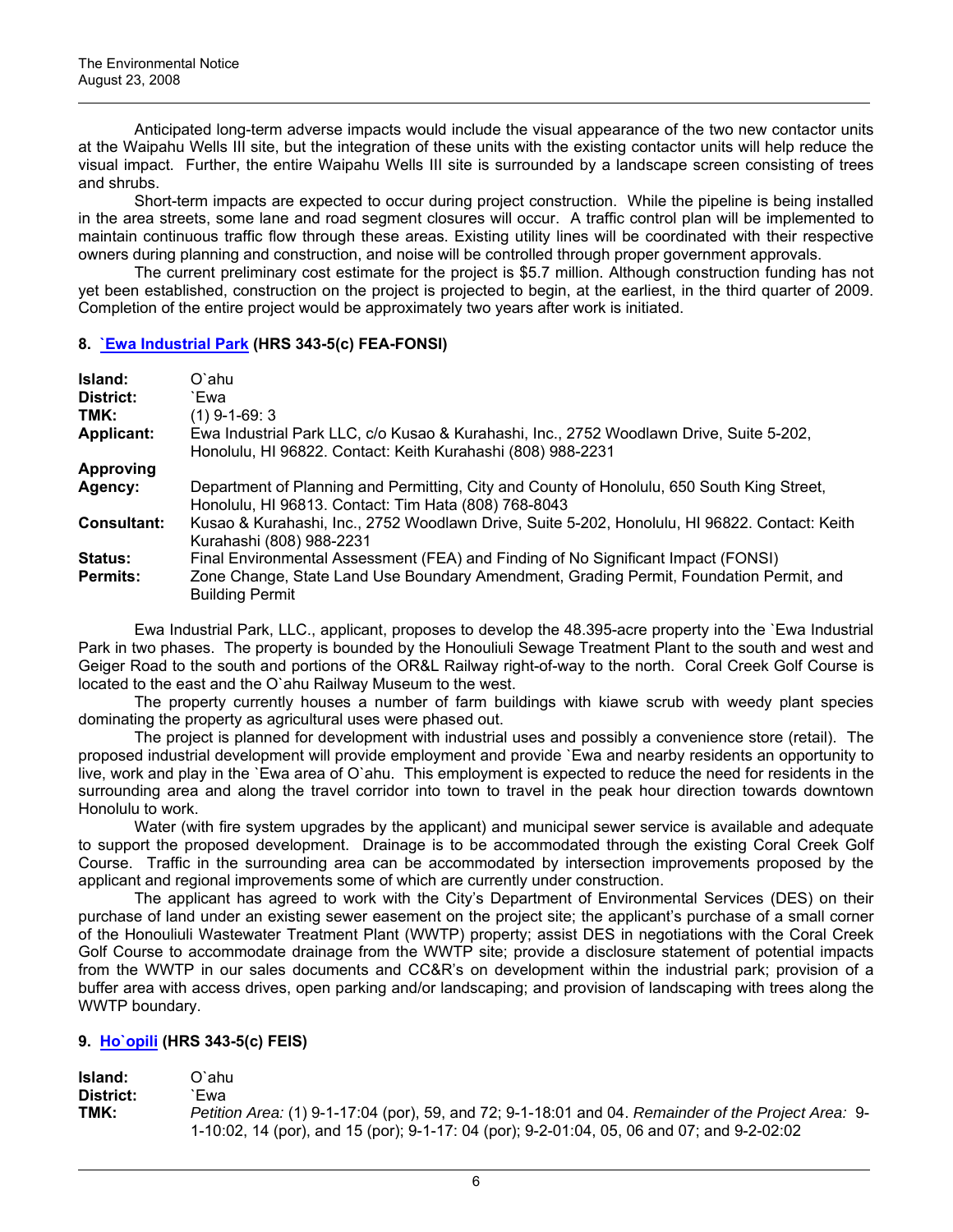| <b>Applicant:</b>  | D.R. Horton - Schuler Division, 828 Fort Street Mall, 4th Floor, Honolulu, HI 96813. Contact: Dean |  |  |
|--------------------|----------------------------------------------------------------------------------------------------|--|--|
|                    | Uchida, Vice President, Ho`opili (808) 521-5661, Fax: (808) 538-1476                               |  |  |
| <b>Approving</b>   |                                                                                                    |  |  |
| <b>Authority:</b>  | State Land Use Commission, P.O. Box 2359, Honolulu, HI 96804-2359. Contact: Dan Davidson,          |  |  |
|                    | Director (808) 587-3822; Fax (808) 587-3821                                                        |  |  |
| <b>Consultant:</b> | PBR HAWAII, ASB Tower, Suite 650, 1001 Bishop Street, Honolulu, HI 96813. Contact: Vincent         |  |  |
|                    | Shigekuni, Vice President (808) 521-5631; Fax (808) 523-1402                                       |  |  |
| <b>Status:</b>     | Final environmental impact statement (FEIS) was filed and accepted by the accepting authority.     |  |  |
|                    | There is no public comment period                                                                  |  |  |
| <b>Permits:</b>    | State Land Use District Boundary Amendment, Zone Change, Subdivision Approval, National            |  |  |
|                    | Pollutant Discharge Elimination System (NPDES) Permit, Building/Grading Permits, and Water Use     |  |  |
|                    | Permit                                                                                             |  |  |

D.R. Horton – Schuler Division is proposing the development of Ho`opili, a mixed-use, transit-ready community including residential (approx. 11,750 units, including affordable housing), business and commercial areas (approx. 145 acres), light industrial/business areas (approx. 50 acres), transit stops, schools and other public facilities (approx. 100 acres), parks (approx. 60 acres), and large amounts of open space (approx. 150 acres). The project area is located in the `Ewa District, on the island of O`ahu and is designated on the `Ewa Development Plan as follows: Low and Medium Density Residential; High Density Residential; Parks; Transit Node (High Density Residential and Commercial); and Future Intermediate School. The proposed action involves the reclassification of approximately 1,553.844 acres from the Agricultural District to the Urban District. The petition area is situated in between the H-1 Freeway (north) and Mango Tree Road (south), and in between the proposed University of Hawai'i West O'ahu (UHWO) property (west) and Old Fort Weaver Road (east).

In support of the Project, infrastructure facilities to be installed, expanded or improved include access and circulation roadways, drainage systems, water and wastewater collection lines, and electrical/communication systems; some or all of these utilities may occur within State and County road right-of-ways or lands. While all infrastructure improvements will be designed and sized to accommodate the Project, the applicant is already sharing in the cost of installing regional infrastructure, even though the first homes are not expected until 2012. To accommodate all of the off-site infrastructure, the project area may involve up to approximately 1,600.265 acres.

# **MAUI NOTICES**

# **10. Hā[na Airport Improvements](http://oeqc.doh.hawaii.gov/Shared%20Documents/EA_and_EIS_Online_Library/Maui/2000s/2008-08-23-MA-FEA-Hana-Airport-Improvements.pdf) (HRS 343-5(b) FEA-FONSI)**

| Island:<br>District:<br>TMK:<br><b>Proposing</b> | Maui<br>Hāna<br>$(2)$ 1-03:2                                                                                                                                                                                     | LAHAINA<br>WAILUKU |  |
|--------------------------------------------------|------------------------------------------------------------------------------------------------------------------------------------------------------------------------------------------------------------------|--------------------|--|
| Agency:                                          | State Department of Transportation, Airports Division,<br>400 Rodgers Blvd., Suite 700, Honolulu, HI 96819<br>Contact: Kevin Funasaki (808) 838-8828                                                             | MAKAWAC            |  |
| <b>Approving</b>                                 |                                                                                                                                                                                                                  |                    |  |
| Agency:                                          | Same                                                                                                                                                                                                             |                    |  |
| <b>Consultant:</b>                               | GMP Hawaii, Inc., 1100 Alakea Street, Suite 1800, Honolulu, HI 96813. Contact: Jennifer<br>Littenberg (808) 521-4711 jlittenberg@gmpassociates.com                                                               |                    |  |
| Status:<br><b>Permits:</b>                       | Final Environmental Assessment (FEA) and Finding of No Significant Impact (FONSI)<br>NPDES-NOI (HDOH), Grubbing Grading (DPW Maui), DLNR Shoreline Certification, SMA, SSD,<br><b>Building Permit (DPP Maui)</b> |                    |  |

The Hāna Airport Improvement project is being funded under a grant by the FAA to bring the Hāna Airport into compliance with Federal Aviation Requirements, Code of Federal Regulations Part 139 Certification of Airports. These improvements include the construction of a new Aircraft Rescue and Fire Fighting (ARFF) Facility and construction and installation of a perimeter security fence. The anticipated short-term impacts associated with the construction and implementation of the proposed project is confined to the immediate site and to the area's existing infrastructure. The short-term impacts shall be limited to the estimated construction period and all construction activities will be contained within the project site property. For the proposed project impacts on the human environment are expected to be less than significant with implementation of prescribed adverse affect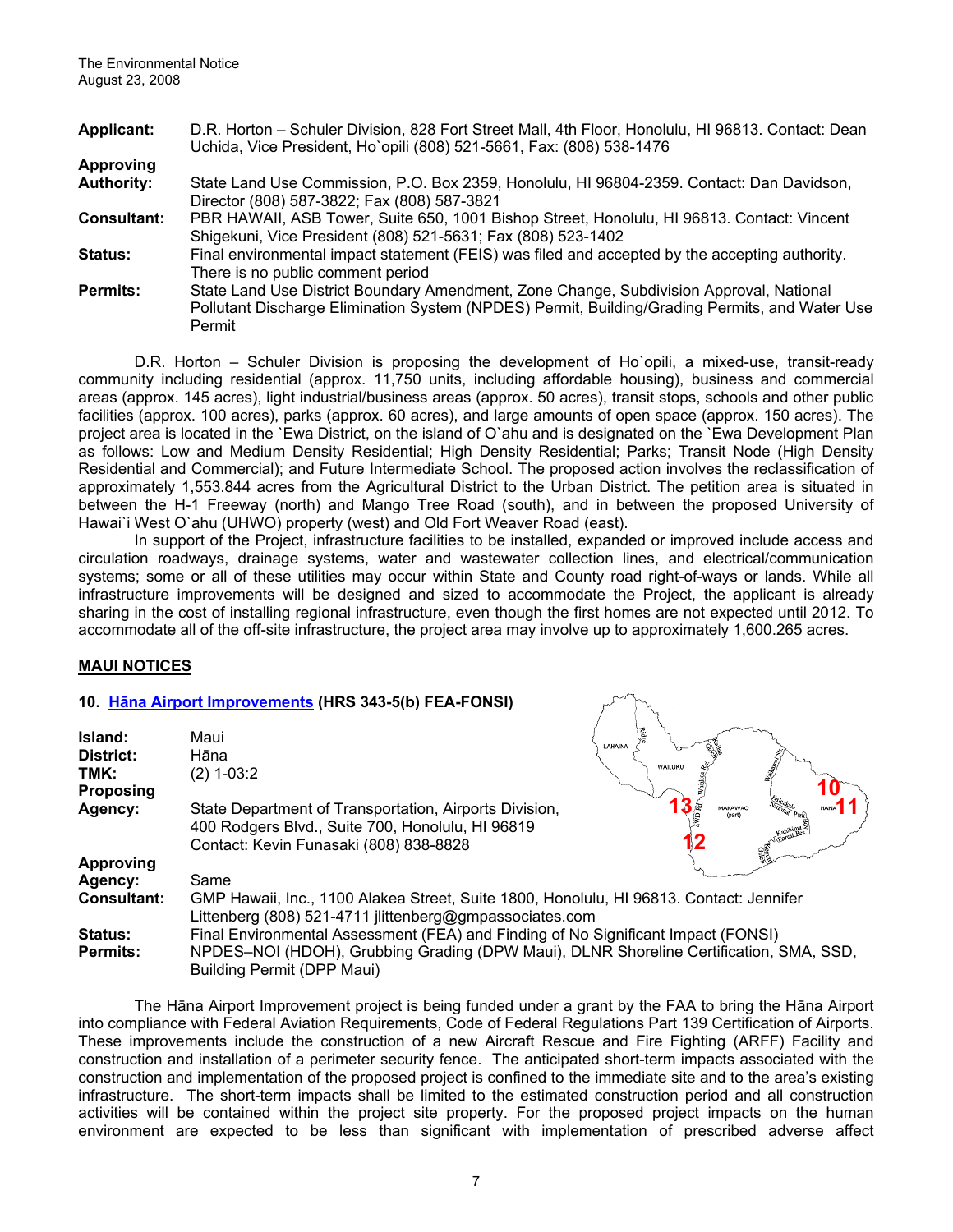minimization/mitigation measures outlined in this EA, along with applicable regulatory permit compliance. The proposed project is in concert with planned development and existing land use.

The proposed project would require the use of State funds and lands and, therefore, requires the preparation of an EA pursuant to Chapter 343, HRS and associated Title 11, Chapter 200, HAR. The HDOT has reviewed the comments received during the Draft EA public comment period and determined that the proposed project at the Hāna Airport will not have a significant impact on any environmental, cultural, social, or economic resources based on the criteria set forth in the DOH Rules, Chapter 200, Title 11. The HDOT has issued a Finding of No Significant Impact (FONSI) determination for this proposed project.

## **11. Hā[moa Well 2](http://oeqc.doh.hawaii.gov/Shared%20Documents/EA_and_EIS_Online_Library/Maui/2000s/2008-08-23-MA-DEA-HAMOA-WELL-2.pdf) (HRS 343-5(b) DEA)**

| Island:            | Maui                                                                                                                                                   |
|--------------------|--------------------------------------------------------------------------------------------------------------------------------------------------------|
| District:          | Hāna                                                                                                                                                   |
| TMK:               | $(2)$ 1-4-09:2 (por)                                                                                                                                   |
| <b>Proposing</b>   |                                                                                                                                                        |
| Agency:            | Department of Water Supply, County of Maui, 200 South High Street, Wailuku, HI 96793. Contact:<br>Wendy Taomoto, Project Engineer (808) 270-7835       |
| <b>Approving</b>   |                                                                                                                                                        |
| Agency:            | Same                                                                                                                                                   |
| <b>Consultant:</b> | R. M. Towill Corporation, 2024 North King Street, Suite 200, Honolulu, HI 96819. Contact: Brian<br>Takeda, Planning Project Coordinator (808) 842-1133 |
| <b>Status:</b>     | Draft Environmental Assessment (DEA) notice pending 30-day public comment. Address<br>comments to the Proposing Agency, Consultant, and OEQC           |
| <b>Permits:</b>    | Well Pump Installation Permit                                                                                                                          |

The Maui County Department of Water Supply (DWS) is proposing to develop Hāmoa Well 2 to support the Hāna Water System in the Hāna District on the Island of Maui. Hāmoa Well 2 was previously drilled as an exploratory well in 2006 and is situated within an existing facility consisting of Hāmoa Well 1, Hāmoa Well 2 (exploratory well) and a 190,000 gallon reservoir.

 The purpose of the proposed action is to provide a back-up source of water for the Hāna Water System. A back-up source will minimize disruption of service in the event of a well pump failure and also allow for routine maintenance of the well pumps servicing the Hāna Water system.

The proposed well development project will include installation of a well pump, discharge piping, motor control center within an existing building, and related appurtenances. DWS proposes to commence construction in January 2009 with construction lasting approximately 9 months. The proposed project budget is \$800,000.

#### **12. Maui Oceanfront Inn (HRS 343-5(c) FEA-FONSI)**

| Island:                           | Maui                                                                                                                                                             |
|-----------------------------------|------------------------------------------------------------------------------------------------------------------------------------------------------------------|
| District:                         | Makawao                                                                                                                                                          |
| TMK:                              | (2) 3-9-004: 029 & 149                                                                                                                                           |
| <b>Applicant:</b>                 | Western Apartment Supply and Maintenance Company, 2980 South Kihei Road, Kihei, HI 96753.<br>Contact: Thomas Cole, Esq. (808) 242-6854                           |
| <b>Approving</b>                  |                                                                                                                                                                  |
| Agency:                           | Maui Planning Commission, Maui County Department of Planning, 250 S. High Street, Wailuku,<br>Maui, HI 96793. Contact: Robyn Loudermilk, Planner, (808) 270-7735 |
| <b>Consultant:</b>                | Chris Hart & Partners, Inc., 115 North Market Street, Wailuku, Maui, HI 96793. Contact: (808) 242-<br>1955                                                       |
| <b>Status:</b><br><b>Permits:</b> | Final Environmental Assessment (FEA) and Finding of No Significant Impact (FONSI)<br>EA, CP Amendment, SMA, CUP, Shoreline Setback Variance, OffSite Parking     |

The 73-room Maui Oceanfront Inn was constructed in the early 1970's on Parcel 149. The hotel includes a single story restaurant building of approximately 6,400 square feet.

Since the 1970's, the project was consistent with the Kīhei General Plan and the H-M Hotel District Zoning provisions of the County of Maui. In 1989 the Kīhei-Mākena Community Plan re-designated the parcel to Single Family (SF); a Community Plan Amendment is necessary to re-establish consistency with the H-M Hotel District Zoning.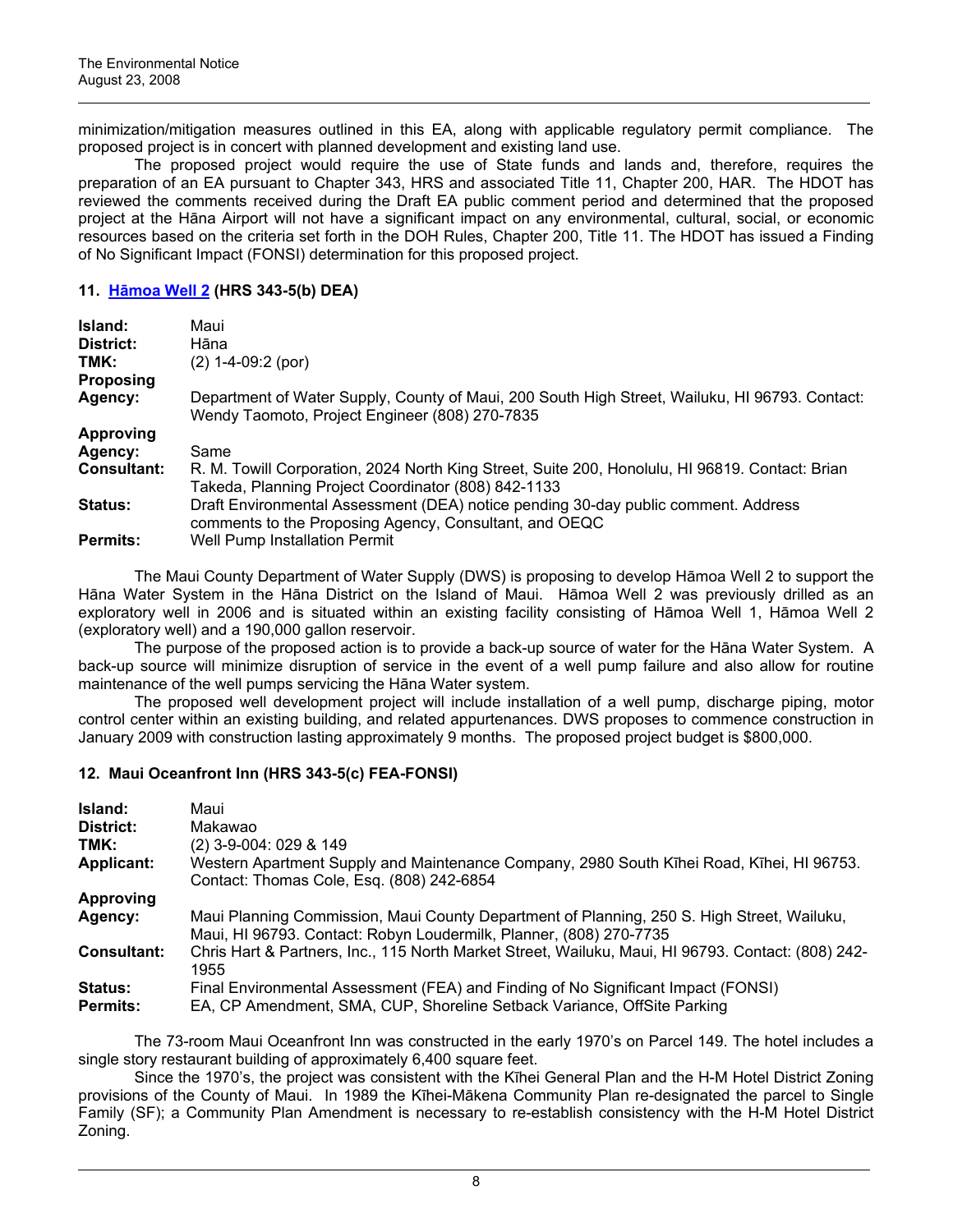Over the years, various additions were constructed on the premises that did not comply with County requirements. To attain compliance, the applicant has entered into a Settlement Agreement with the County of Maui to seek necessary land use approvals.

Land use approvals will not result in the expansion of the existing hotel and restaurant use or buildings. Land use approvals will address existing landscape planting, maintenance and building improvements within the shoreline setback and Special Management Areas, and pavement and landscaping improvements for, the adjacent 82-stall parking lot for public and commercial uses.

The proposed action will not expand or change existing uses of the subject properties and is intended to resolve any previous zoning and non-compliance issues.

#### **13. [Alahele Subdivision](http://oeqc.doh.hawaii.gov/Shared%20Documents/EA_and_EIS_Online_Library/Maui/2000s/2008-08-23-MA-FEA-Alahele-Subdivision.pdf) (HRS 343-5(c) FEA-FONSI)**

| Island:            | Maui                                                                                                                                                                                                                                |
|--------------------|-------------------------------------------------------------------------------------------------------------------------------------------------------------------------------------------------------------------------------------|
| District:          | Wailuku                                                                                                                                                                                                                             |
| TMK:               | (2) 3-9-017:034                                                                                                                                                                                                                     |
| <b>Applicant:</b>  | Wilshire DMK I, LLC, 2001 Wilshire Boulevard Suite 302, Santa Monica, CA 90403, Contact:<br>Anand Kapadia (310) 712-2770                                                                                                            |
| <b>Approving</b>   |                                                                                                                                                                                                                                     |
| Agency:            | Maui County Planning Department, 250 South High Street, #200, Wailuku, HI 96793, Contact: Jim<br>Buika (808) 270-7735, fax: (808) 270-7634                                                                                          |
| <b>Consultant:</b> | Chris Hart and Partners, Inc., 115 North Market Street, Wailuku, HI 96793. Contact: Christopher<br>Hart (808) 242-1955, fax (808) 242-1956                                                                                          |
| <b>Status:</b>     | Final Environmental Assessment (FEA) and Finding of No Significant Impact (FONSI)                                                                                                                                                   |
| <b>Permits:</b>    | SMA; Public Water System, Approval from the State Department of Health, Safe Drinking Water<br>Branch, NPDES; Community Noise Permit from the DOH, Grubbing and Grading Permits from the<br>Maui County Department of Public Works. |

The proposed subdivision is located in Kīhei, makai of Pi`ilani Highway. Alahele Place and Auhana Road via the North/South Collector Road will access the proposed subdivision. The proposed project will create a fortyeight (48) R-2 Residential District lots only subdivision ranging in size from 7,511 square feet to 10,382 square feet with necessary supporting on site and off-site infrastructure. The project does not include the construction of homes or allowable accessory dwelling (`Ohana) units. The intent is to sell the lots to individual owners for future singlefamily home construction.

The proposed development was determined by the Maui Planning Commission at is regularly scheduled meeting on July 22, 2008 to NOT result in significant environmental impacts to surrounding properties, nearshore waters, natural resources, and/or archaeological and historic resources on the site. Public infrastructure and services are not anticipated to be significantly impacted. The Maui Planning Commission voted 9-0 to accept the Planning Department's recommendation of a Finding of No Significant Impact.

The development of the subject parcel will have a positive cumulative effect on the immediate community. During significant storm events the neighboring properties on Alaloa Road experience flooding. The proposed subdivision will incorporate drainage system improvements that will enhance the retention of debris and sediments, thereby improving the water quality of storm runoff.

Associated project improvements include paved roadways; concrete curbs, gutters and sidewalks; onsite and offsite drainage systems, water system, sewer system, underground utilities, landscaping, and offsite roadway improvements along Alaloa Road and Alahele Place fronting the project site.

The EA is triggered by the construction of a portion of the North-South Collector Road (NSCR) with access to Auhana Road, to be dedicated to the County of Maui.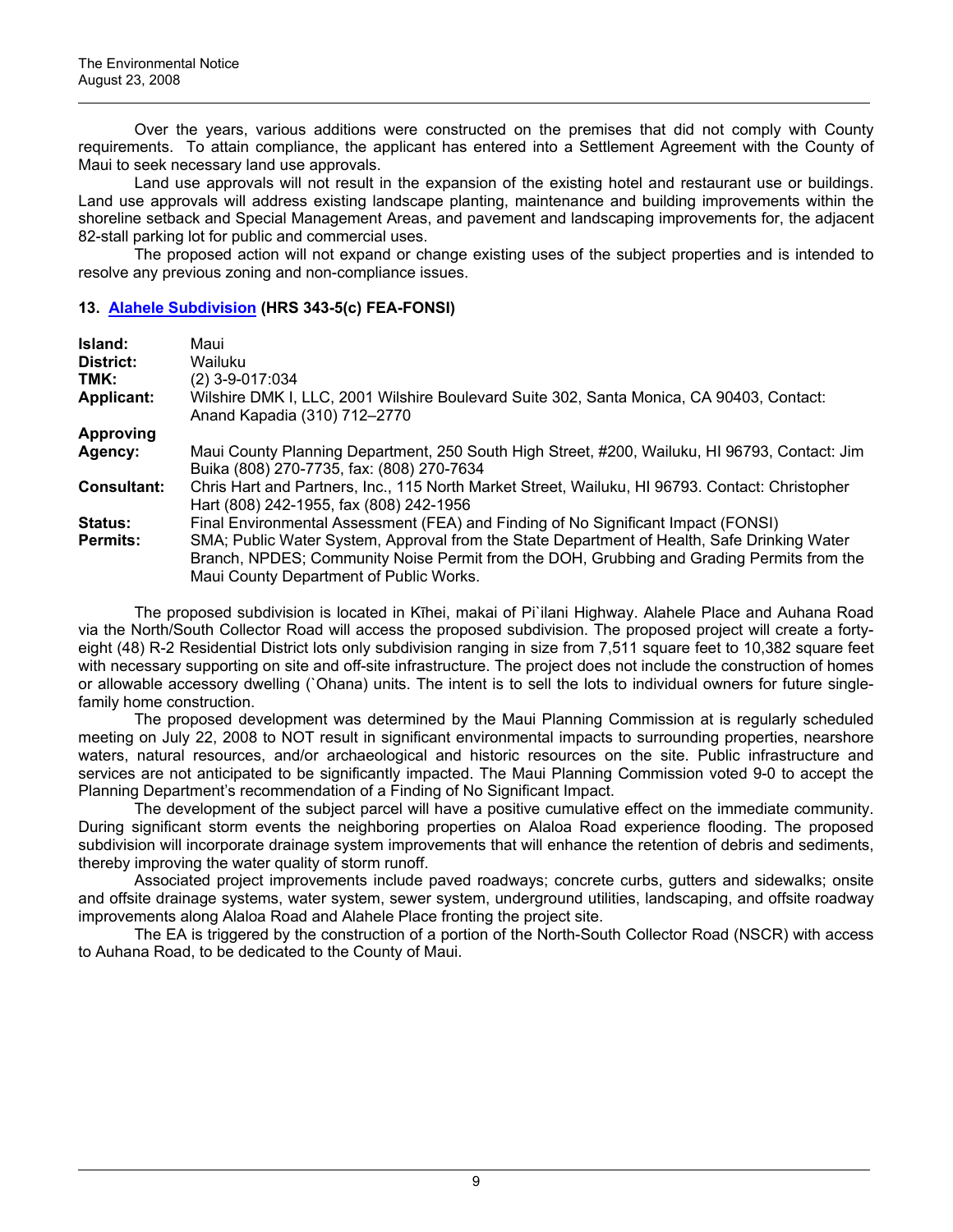# **HAWAI`I NOTICES**

#### **14. [La`aloa Avenue Extension](http://oeqc.doh.hawaii.gov/Shared%20Documents/EA_and_EIS_Online_Library/Hawaii/2000s/2008-08-23-HA-FEA-Laaloa-Ave-Extension.pdf) (HRS 343-5(b) FEA-FONSI)**

| Island:            | Hawai`i                                                                                                               |
|--------------------|-----------------------------------------------------------------------------------------------------------------------|
| District:          | North Kona                                                                                                            |
| TMK:               | (3) 7-7-08:29, 114, 120                                                                                               |
| <b>Proposing</b>   |                                                                                                                       |
| Agency:            | Hawai'i County, Dept. of Public Works, 101 Pau'ahi St., Ste. 7,<br>Hilo, HI 96720. Contact: Galen Kuba (808) 961-8327 |
| Approving          |                                                                                                                       |
| Agency:            | Same                                                                                                                  |
| <b>Consultant:</b> | Geometrician Associates, HC 2, Box 9575, Kea'au, HI 96749.<br>Contact: Ron Terry (808) 982-5831                       |
| <b>Status:</b>     | Final Environmental Assessment (FEA) and Finding of No<br>Significant Impact (FONSI)                                  |
| <b>Permits:</b>    | SMA Permit, Grading Permit, Permit to Construct Within County<br>ROW, NPDES, No Adverse Effects Determination         |



The County of Hawai`i proposes to extend the existing La`aloa Avenue, North Kona by 1,500 feet in the mauka direction and connect up to Kuakini Highway. Presently there are no road connections between Kuakini Highway and Ali`i Drive for the approximately 3.5 miles between Royal Poinciana Drive and King Kamehameha III Road, producing congestion and poor Level of Service on Ali`i Drive and the La`aloa area. Traffic levels are forecast to rise and worsen this situation unless new mauka-makai roads are built. The project would provide a needed road between Ali`i Drive and Kuakini Highway and reduce traffic congestion in the vicinity. Two similar build alternatives are under consideration. The project is consistent with the Hawai`i County General Plan.

The project would decrease traffic congestion and would increase overall traffic safety for the area. No scenic resources, rare ecosystems or threatened or endangered species would be affected, and effects to historic sites would be mitigated through data recovery and interpretation. Short-term impacts to water quality, air quality, traffic congestion and noise can be mitigated to minor levels by proper adherence to construction permits and other mitigation.

#### **COASTAL ZONE NOTICES**

#### **Wai`alae Country Club Clubhouse Renovation (Ch. 25, Revised Ordinances of Hawai`i - DEA)**

| Island:            | O`ahu                                                                                                                                                   |
|--------------------|---------------------------------------------------------------------------------------------------------------------------------------------------------|
| District:          | Wai`alae                                                                                                                                                |
| TMK:               | $(3)$ 3-5-23: 3 and 38                                                                                                                                  |
| <b>Applicant:</b>  | Wai`alae Country Club                                                                                                                                   |
| <b>Approving</b>   |                                                                                                                                                         |
| Agency:            | Department of Planning and Permitting, City and County of Honolulu, 650 South King Street,<br>Honolulu, HI 96813                                        |
| <b>Consultant:</b> | Kimura International, Inc., 1600 Kapi`olani Blvd., Suite 1610, Honolulu, HI 96814. Contact: Glenn<br>Kimura                                             |
| <b>Status:</b>     | Draft Environmental Assessment (DEA) notice pending 30-day public comment. Address<br>comments to the Applicant, Approving Agency, Consultant, and OEQC |
| <b>Permits:</b>    | SMA                                                                                                                                                     |

Wai`alae Country Club proposes to renovate the existing clubhouse facility located on the makai side of Kāhala Avenue, including the:

 1) Construction of a new lobby, porte cochere and outdoor dining patio area attached to the existing clubhouse building; 2) the expansion of the existing pool and tennis locker room building with the addition of a wide second floor fitness center which creates new first floor lanai areas; 3) a new 1,392 square-foot snack bar and 572 square-foot kiosk makai of the existing swimming pool; 4) relocated tennis courts and the expansion and reconfiguration of the parking lot.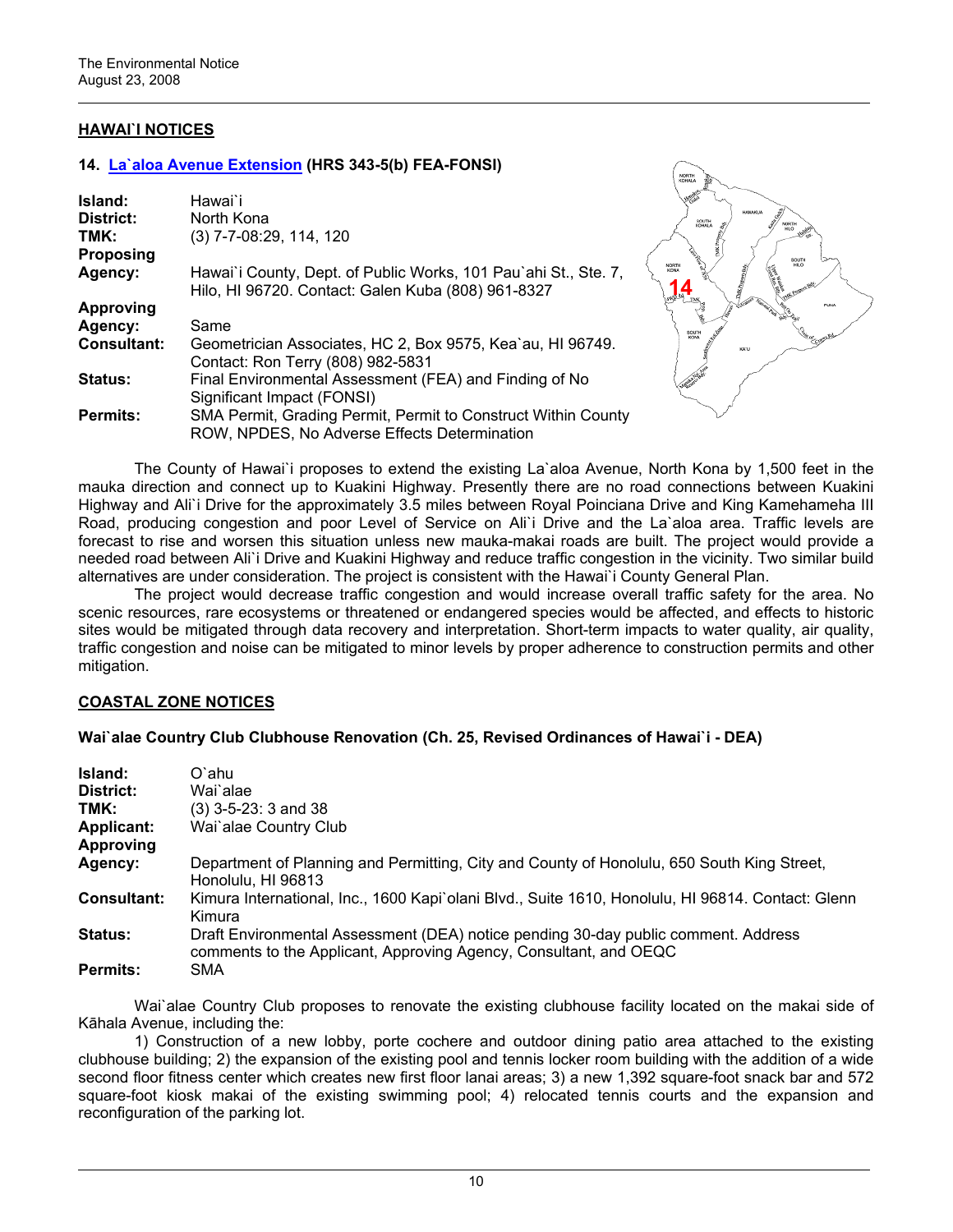According to applicant, the existing facility has been essentially unchanged since it was originally built in the 1970s. The proposal is part of a master plan which is intended to enhance and upgrade the facility to better serve the private membership and better utilize its oceanfront location, improve parking, address space deficiencies, upgrade energy saving, and use green building techniques.

 Construction of the proposed improvements will start as soon as approvals are obtained. The improvements are estimated to cost \$12 million and construction is anticipated to take about twelve (12) months to complete. The new construction improvements require the approval of a major SMA Use Permit from the Honolulu City Council. Interior renovations to the existing clubhouse building, which are not subject to SMA approval, are also planned as part of the overall renovation project.

# **Federal Consistency Reviews**

The Hawai`i Coastal Zone Management (CZM) Program has received the following federal actions to review for consistency with the CZM objectives and policies in Chapter 205A, HRS. This public notice is being provided in accordance with section 306(d) (14) of the National Coastal Zone Management Act of 1972, as amended. For general information about CZM federal consistency please call John Nakagawa with the Hawai`i CZM Program at 587-2878. For neighboring islands use the following toll free numbers: Lāna`i & Moloka`i: 468-4644 x72878, Kaua`i: 274-3141 x72878, Maui: 984-2400 x72878 or Hawai`i: 974-4000 x72878. For specific information or questions about an action listed below please contact the CZM staff person identified for each action. Federally mandated deadlines require that comments be received by the date specified for each CZM consistency review. Comments may be submitted to: Office of Planning, Department of Business, Economic Development and Tourism, P.O. Box 2359, Honolulu, HI 96804. Email: [jnakagaw@dbedt.hawaii.gov](mailto:jnakagaw@dbedt.hawaii.gov) or Fax: (808) 587-2899.

# **Remove Utility Poles Along Coastline at Olowalu, Maui**

| Applicant:       | Hawaiian Telcom, Inc.                                                                                                                                                                                   |
|------------------|---------------------------------------------------------------------------------------------------------------------------------------------------------------------------------------------------------|
| Contact:         | Ms. Rowena Dagdag, Munekiyo & Hiraga, (808) 244-2015                                                                                                                                                    |
| Federal Action:  | <b>Federal Permit</b>                                                                                                                                                                                   |
| Federal Agency:  | U.S. Army Corps of Engineers                                                                                                                                                                            |
| CZM Contact:     | John Nakagawa, 587-2878, jnakagaw@dbedt.hawaii.gov                                                                                                                                                      |
| Location:        | Olowalu, West Maui                                                                                                                                                                                      |
| TMK:             | (2) 4-8-3: 6                                                                                                                                                                                            |
| Proposed Action: | Remove four wooden utility poles and utility lines that are presently located in the ocean due to<br>erosion of the coastline. High tides and forceful surf conditions are undermining the stability of |
|                  | these poles. The approximate length of the span of the four poles is 1,000 feet. The poles<br>would be removed with a hydraulic "Pole Puller" and new wooden poles will be installed on the             |
|                  | mauka side of Honoapi ilani Highway.                                                                                                                                                                    |
| Comments Due:    | September 5, 2008                                                                                                                                                                                       |

#### **Western Pacific Pelagics Fishery Management Plan Amendment 18 for Hawai`i-Based Shallow-Set Longline Swordfish Fishery**

| Federal Action:  | <b>Federal Agency Activity</b>                                                                                                                                                                                                                                                                                                                                                                                                                                                                                                                                                                                                                 |
|------------------|------------------------------------------------------------------------------------------------------------------------------------------------------------------------------------------------------------------------------------------------------------------------------------------------------------------------------------------------------------------------------------------------------------------------------------------------------------------------------------------------------------------------------------------------------------------------------------------------------------------------------------------------|
| Federal Agency:  | <b>National Marine Fisheries Service</b>                                                                                                                                                                                                                                                                                                                                                                                                                                                                                                                                                                                                       |
| Contact:         | Mr. Bob Harman, 944-2271                                                                                                                                                                                                                                                                                                                                                                                                                                                                                                                                                                                                                       |
| CZM Contact:     | John Nakagawa, 587-2878, jnakagaw@dbedt.hawaii.gov                                                                                                                                                                                                                                                                                                                                                                                                                                                                                                                                                                                             |
| Proposed Action: | Modify existing regulations for the Hawai i-based shallow-set longline fishery that primarily<br>targets swordfish on the high seas of the North Pacific by: removing the effort set limit;<br>implement new sea turtle interaction caps at 46 for loggerhead and 19 for leatherback; eliminate<br>the set certificate program; and do not implement any time/area closures. The purpose and<br>need for this action is to provide increased opportunities for sustainable harvest of swordfish<br>and other fish species, while continuing to avoid jeopardizing the existence of threatened and<br>endangered sea turtles and their habitat. |
| Comments Due:    | September 5, 2008                                                                                                                                                                                                                                                                                                                                                                                                                                                                                                                                                                                                                              |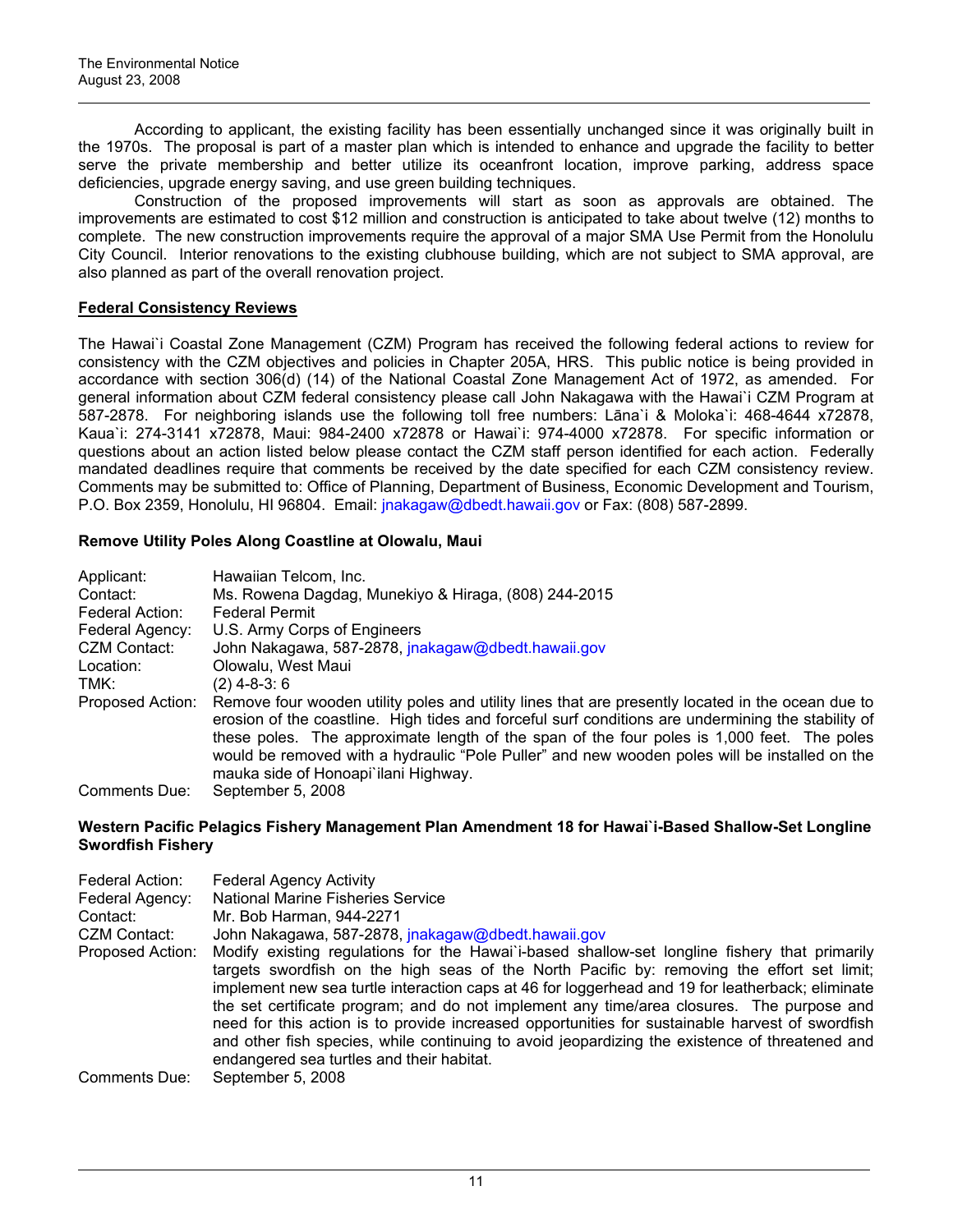# **Kawaihae Small Boat Harbor (South) Improvements Phase 1, Kohala, Hawai`i**

| Applicant:<br>Contact: | Department of Land and Natural Resources, Division of Boating and Ocean Recreation<br>Martin Nakasone, M&E Pacific, Inc., 521-3051                                                                                                                                                                                                                                                                                                                                                                                                                                                                                                                                                                                                                                             |
|------------------------|--------------------------------------------------------------------------------------------------------------------------------------------------------------------------------------------------------------------------------------------------------------------------------------------------------------------------------------------------------------------------------------------------------------------------------------------------------------------------------------------------------------------------------------------------------------------------------------------------------------------------------------------------------------------------------------------------------------------------------------------------------------------------------|
| Federal Action:        | <b>Federal Permit</b>                                                                                                                                                                                                                                                                                                                                                                                                                                                                                                                                                                                                                                                                                                                                                          |
| Federal Agency:        | U.S. Army Corps of Engineers                                                                                                                                                                                                                                                                                                                                                                                                                                                                                                                                                                                                                                                                                                                                                   |
| CZM Contact:           | John Nakagawa, 587-2878, jnakagaw@dbedt.hawaii.gov                                                                                                                                                                                                                                                                                                                                                                                                                                                                                                                                                                                                                                                                                                                             |
| Location:              | Kawaihae Small Boat Harbor (South)                                                                                                                                                                                                                                                                                                                                                                                                                                                                                                                                                                                                                                                                                                                                             |
| TMK:                   | $(3)$ 6-1-3: 26                                                                                                                                                                                                                                                                                                                                                                                                                                                                                                                                                                                                                                                                                                                                                                |
| Proposed Action:       | Install basic harbor facilities and amenities to make the Kawaihae Small Boat Harbor (South)<br>more accessible to light-draft boaters within the community. This Phase 1 of the project<br>consists of: design and construction of a fixed concrete boat launch ramp with ADA access to<br>one of two loading docks; a main floating dock with accessible pedestrian ramp and gangway;<br>grading and drainage for vehicle and boat trailer parking areas; grading for the realignment of<br>the vehicle access through the project site; a boat wash down area; a comfort station with<br>individual wastewater system and outdoor shower; water and electrical service installation to the<br>comfort station; and associated signage, site lighting, grading and drainage. |
| Comments Due:          | September 5, 2008                                                                                                                                                                                                                                                                                                                                                                                                                                                                                                                                                                                                                                                                                                                                                              |

#### **Special Management Area (SMA) Minor Permits**

Pursuant to Ch. 205A-30, HRS the following is a list of SMA Minor permits that have been approved or are pending by the respective county/state agency. For more information about any of the listed permits, please contact the appropriate county/state Planning Department. Honolulu (523-4131); Hawai`i (961-8288); Kaua`i (241-6677); Maui (270-7735); Kaka`ako (Honolulu) or Kalaeloa Community Development District (587-2840).

| <b>Special Management Area (SMA) Minor Permits</b> |                                               |                           |  |  |
|----------------------------------------------------|-----------------------------------------------|---------------------------|--|--|
| <b>Location (TMK)</b>                              | <b>Description (File No.)</b>                 | Applicant/Agent           |  |  |
| O'ahu: Makai Area of Kaka'ako                      | 3 to 4 inch diameter geotechnical soil boring | Yoki Kwong Engineers,     |  |  |
| <b>Community Development District</b>              | (SMA/08-2)                                    | TEC.                      |  |  |
| (east of 2-1-15:53)                                |                                               |                           |  |  |
| O'ahu: Farrington Highway -                        | Recycling collection/drop-off center          | <b>Arthur Martirosian</b> |  |  |
| Lualualei (8-7-23:57)                              | (2008/SMA-35)                                 |                           |  |  |
| Hawai'i: North Kohala                              | Construction of an educational sampling well  | Kamehameha Schools        |  |  |
| $(5-8-1:8)$                                        | (SMM 08-87)                                   |                           |  |  |
| Kaua'i: Poipu                                      | 6 inch lava rock wall, minor grading and fill | Benjamin Garfinkle        |  |  |
|                                                    | (SMA(M)-2009-1)                               |                           |  |  |
| Kaua`i: Kilauea                                    | Concrete path (SMA(M)-2009-2)                 | Bob & Pam Warren          |  |  |

# **Shoreline Notices**

# **Shoreline Certification Applications**

Pursuant to §13-222-12, HAR, the following shoreline certification applications are available for inspection at the DLNR District Land Offices on Kaua`i, Hawai`i and Maui and in Room 220, 1151 Punchbowl St., Honolulu (587- 0414). All comments shall be submitted in writing to the State Land Surveyor, 1151 Punchbowl Street, Room 210, Honolulu, HI 96813 and postmarked no later than 15 calendar days from the date of the public notice of the application. If there are any questions, please call Ian Hirokawa at 587-0420.

| File No. | <b>Date</b> | Location                                        | <b>Applicant/Owner</b> | тмк           |
|----------|-------------|-------------------------------------------------|------------------------|---------------|
| OA-1254  | 7/25/08     | Lot A DPP File No. 2004/SUB-26 Formerly Lots    | Walter P.              | 4-3-1:12 & 13 |
|          |             | 326 and 329 Land Court Application 616,         | Thompson, Inc./        |               |
|          |             | situated at Kailua, Koolaupoko, O'ahu, Hawai'i. | Ethan and Andrea       |               |
|          |             | Address: 1586 Mokulua Drive                     | Topper                 |               |
|          |             | <b>Purpose: Building Permit</b>                 |                        |               |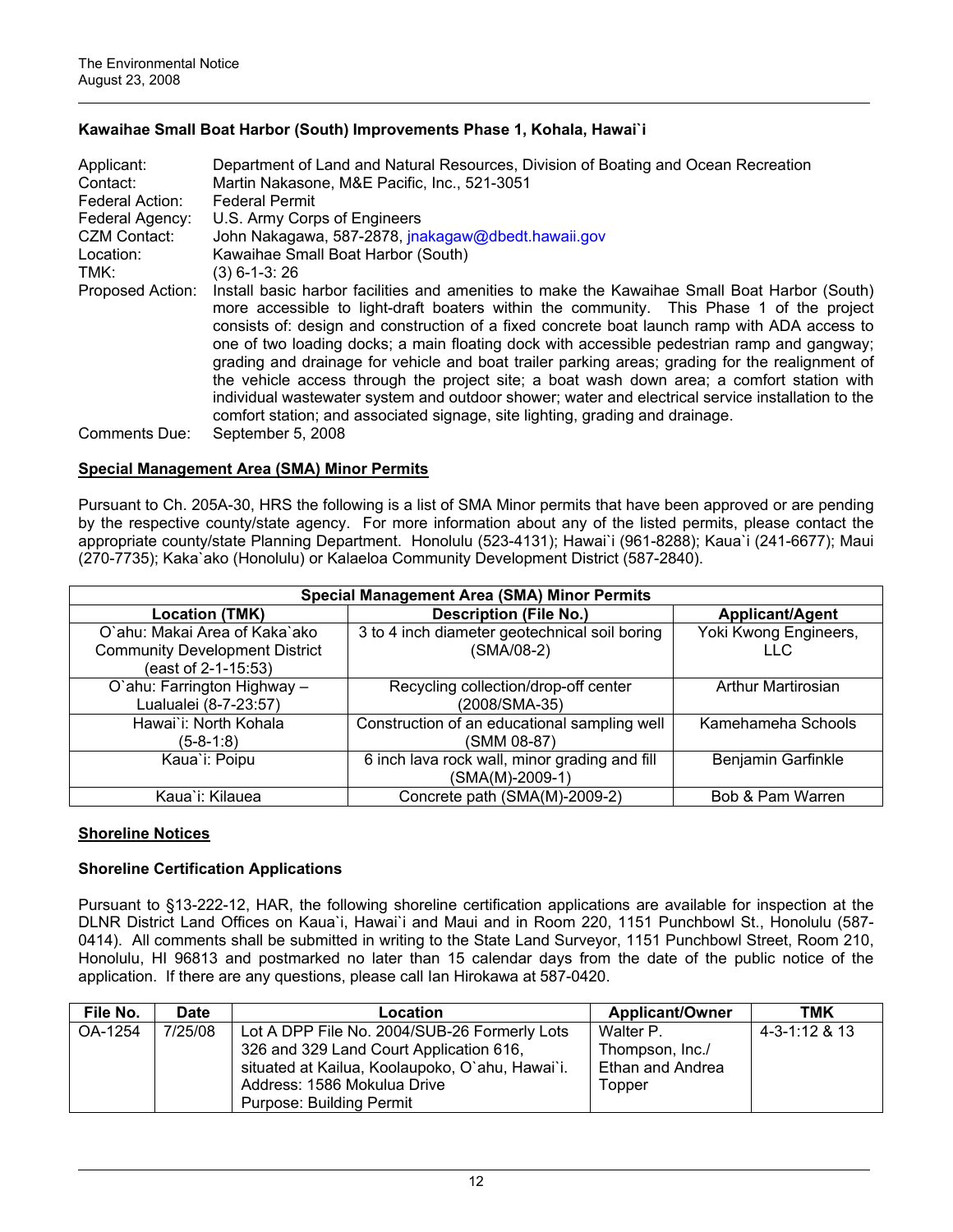| OA-1255 | 7/29/08 | Lot 8 as shown on Map 1 of Land Court<br>Consolidation 211, situated at Kaunala,<br>Ko'olauloa, O'ahu, Hawai'i.<br>Address: 58-145 Napo'onala Place<br>Purpose: Building setback requirement                                                                                                                                                                                                                        | Jaime F.<br>Alimboyoguen/ SBC,<br><b>LLC</b>                                                                | $5 - 8 - 6:38$  |
|---------|---------|---------------------------------------------------------------------------------------------------------------------------------------------------------------------------------------------------------------------------------------------------------------------------------------------------------------------------------------------------------------------------------------------------------------------|-------------------------------------------------------------------------------------------------------------|-----------------|
| OA-1256 | 8/1/08  | Lot 541-C (Map 210) Land Court Application<br>242, situated at Pu'uloa, 'Ewa, O'ahu, Hawai'i<br>Address: 91-701 One'ula Place<br>Purpose: Determining building setback                                                                                                                                                                                                                                              | Leaps and<br>Boundaries, Inc./<br>Patrick L. McNulty                                                        | $9 - 1 - 28:1$  |
| OA-1257 | 8/1/08  | Lots 239 & 240 (Map 6) Land Court Application<br>1052 & Lots 2 & 3 Portion of Deed:<br>Kamehameha IV to J. Robinson and Company<br>dated May 13, 1857 Liber 9, Page 223<br>(Exclusion 1 of Land Court Application 1052) and<br>R.P. 2243, L.C. Aw. 10613, Ap. 5 to A. Paki,<br>situated at Mākaha, Wai'anae, O'ahu, Hawai'i.<br>Address: 84-1101 & 1105 Farrington Highway<br>Purpose: Determining building setback | Leaps and<br>Boundaries, Inc./<br>Kids, LLC                                                                 | $8-4-3:1 & 2$   |
| OA-1258 | 8/1/08  | Lot 1 of Land Court Application 1818 (Map 1),<br>situated at Kawaihāpai, Waialua, O'ahu, Hawai'i.<br>Address: 68-945 Farrington Highway<br>Purpose: Determine setback for improvements                                                                                                                                                                                                                              | Ok Soon Owen/ Ok<br>Soon Owen                                                                               | $6 - 8 - 8:1$   |
| HA-391  | 8/6/08  | Portion of Road Lot 214, Commonly Known as<br>Wai 'ōpae Road and Kaheka Road, situated at<br>Vacationland, Hawai'i (F.P. 814), L.C. Aw. 8559,<br>Apana 5, Kapoho, Puna, Hawai'i County.<br>Address: Wai `ōpae Road & Kaheka Road<br>Purpose: Determine jurisdiction for road<br>improvements and permitting                                                                                                         | Daniel Berg c/o The<br>Independent Hawaii<br>Surveyors/<br>Vacationland<br>Hawai'i Community<br>Association | 1-4-67:40 (por) |
| HA-392  | 8/11/08 | Portion of R.P. 4475, L.C. Aw. 7713, Ap. 43 to V.<br>Kamāmalu, situated at Hōlualoa 1st and 2nd,<br>North Kona, Island of Hawai'i.<br>Address: None available<br>Purpose: Building permits                                                                                                                                                                                                                          | Wes Thomas<br>Associates/<br>Resolute Inc.                                                                  | 7-6-16:12       |
| MO-140  | 7/31/08 | Lot 80 & a portion of Exception 5 of Land Court<br>Application 632 (Map 7) being also a portion of<br>Grant 3533 Apana 1 to the Trustees under the<br>will of Bernice Pauahi Bishop, situated at<br>Kaunakakai, Moloka'i, Hawai'i.<br>Address: 25 Hio Place<br>Purpose: Obtain County building permit                                                                                                               | 'Aha Kukui O<br>Moloka'i/ County of<br>Maui, Department of<br>Parks and<br>Recreation                       | $5 - 3 - 1:5$   |

# **Shoreline Certifications and Rejections**

Pursuant to §13-222-26, HAR, the following shorelines have been proposed for certification or rejection by DLNR. Any person or agency wishing to appeal a proposed shoreline certification or rejection shall file a notice of appeal in writing with DLNR no later than 20 calendar days from the date of the public notice of the proposed shoreline certification or rejections. The notice of appeal shall be sent to the Board of Land and Natural Resource, 1151 Punchbowl Street, Room 210, Honolulu, HI 96813.

| File No. | <b>Proposed/Rejected</b>               | Location                                                                                                                                                                                  | <b>Applicant/Owner</b>                                      | TMK            |
|----------|----------------------------------------|-------------------------------------------------------------------------------------------------------------------------------------------------------------------------------------------|-------------------------------------------------------------|----------------|
| OA-1241  | Proposed<br>Shoreline<br>Certification | Lot 20-A, Extension No. 1 of the<br>Kawailoa Beach Lots Section E, Por.<br>L.C. Aw. 7713 Ap. 33 to V. Kamāmalu,<br>situated at Kawailoa, O'ahu, Hawai'i.<br>Address: 61-821 Papailoa Road | Dennis K.<br>Hashimoto/<br>Jon & Marie-Neige<br>Whittington | $6 - 1 - 4:97$ |
|          |                                        | Purpose: New house construction                                                                                                                                                           |                                                             |                |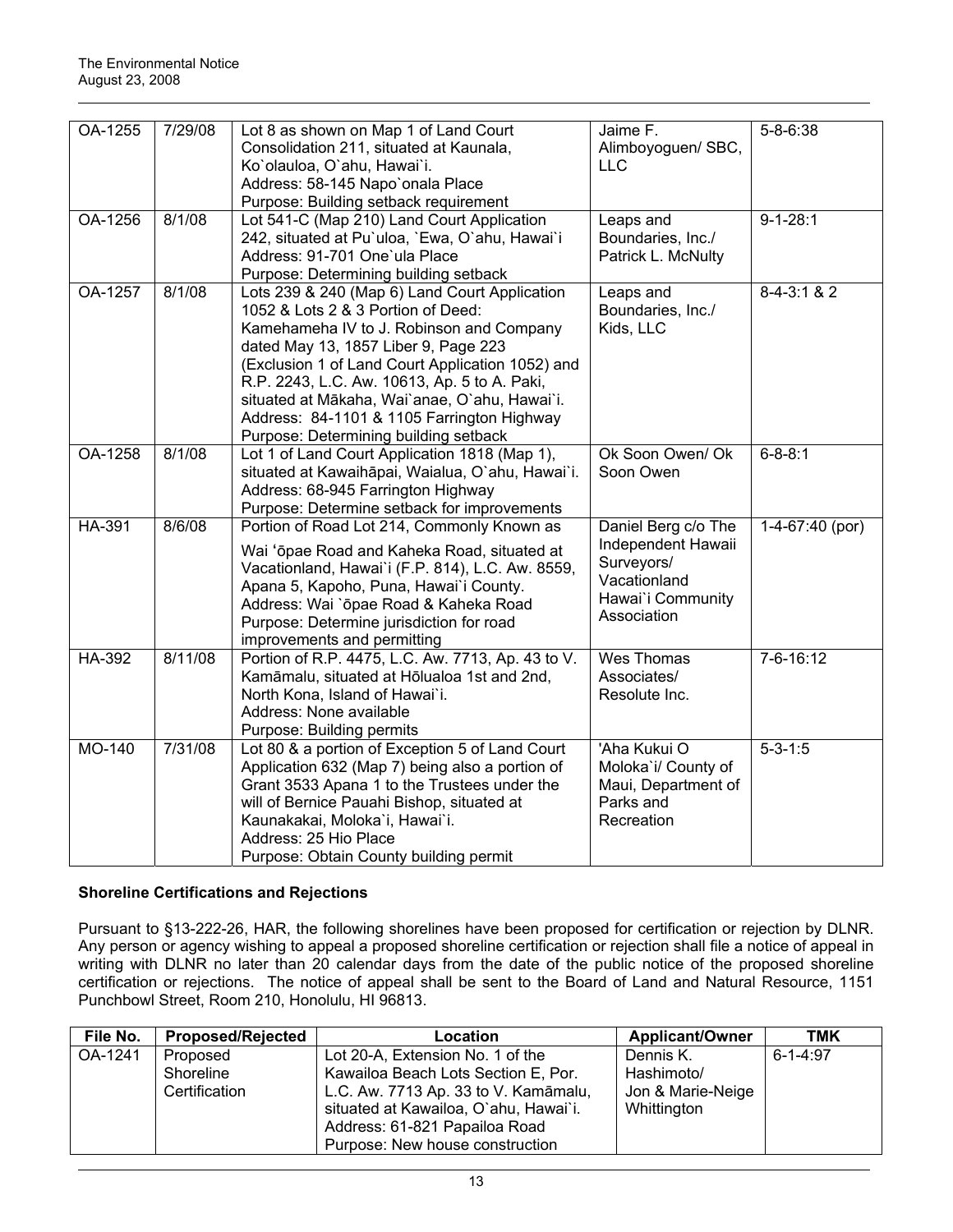| OA-1243 | Proposed<br>Shoreline | Lots 200 & 201 (Map 6) of Land Court<br>Application 1052 & Lots 24 & 25 | Arden J. Torcuato,<br>Leaps and | 8-4-4:20 & 21   |
|---------|-----------------------|-------------------------------------------------------------------------|---------------------------------|-----------------|
|         |                       |                                                                         |                                 |                 |
|         | Certification         | (Exclusion 1 of Land Court Application                                  | Boundaries, Inc./               |                 |
|         |                       | 1052), Being a portion of R.P. 2243, L.C.                               | <b>Horn Trust</b>               |                 |
|         |                       | Aw. 10613, Ap.5 to A. Paki, situated at                                 |                                 |                 |
|         |                       | Mākaha, Wai`anae, O`ahu, Hawai`i.                                       |                                 |                 |
|         |                       | Address: 84-939 Farrington Highway                                      |                                 |                 |
|         |                       | Purpose: Building setback requirement                                   |                                 |                 |
| OA-1244 | Proposed              | Lot 372 (Map 7) Land Court Application                                  | Arden J. Torcuato,              | $8 - 4 - 10:21$ |
|         | Shoreline             | 1052, situated at Mākaha, Wai`anae,                                     | Leaps and                       |                 |
|         | Certification         | O`ahu. Hawai`i.                                                         | Boundaries, Inc./               |                 |
|         |                       | Address: 84-81 Makau Street                                             | Harrison Horn                   |                 |
|         |                       | Purpose: Building setback requirement                                   |                                 |                 |
| MA-400  | Withdrawal            | Lot 53 (Map 13) of Land Court                                           | Austin, Tsutsumi &              | $4 - 4 - 8:5$   |
|         |                       | Application 1744, situated at                                           | Associates, Inc./               |                 |
|         |                       | Hanaka'ō'ō, Kā'anapali, Lahaina, Maui,                                  | Kyo-ya Co., Ltd.                |                 |
|         |                       | Hawai`i.                                                                |                                 |                 |
|         |                       |                                                                         |                                 |                 |
|         |                       | Address: 2605 Ka`anapali Parkway                                        |                                 |                 |
|         |                       | Purpose: Setback purposes                                               |                                 |                 |

# **CONSERVATION DISTRICT USE PERMITS**

Persons interested in commenting on the following Conservation District Use Application (Departmental Permit) must submit comments to the Department of Land and Natural Resources. Also, anyone interested in receiving notification of determinations on Conservation District Use Applications must submit requests to DLNR that include the following information:

- 1. Name and address of the requestor;
- 2. The permit for which the requestor would like to receive notice of determination; and
- 3. The date the notice was initially published in the Environmental Notice.

Both comments and requests for notification of determinations must be submitted to DLNR within thirty days from the initial date that the notice was published in the Environmental Notice. Please send comments and requests to: State Department of Land and Natural Resources, Office of Conservation and Coastal Lands, P.O. Box 621, Honolulu, HI 96809. DLNR will make every effort to notify those interested in the subject CDUA, it is not obligated to notify any person not strictly complying with the above requirements. For more information, contact Michael Cain of our Office of Conservation and Coastal Lands staff at 587-0048.

| File No.:               | CDUA HA-3480                           |
|-------------------------|----------------------------------------|
| Name of Applicant:      | Gregory Mooers, for `Ainakea Makai LLC |
| Location:               | `Āinakea, North Kohala, Hawai`i        |
| TMK:                    | $(3)$ 5-3-06:21                        |
| Proposed Action:        | Subdivision                            |
| 343, HRS Determination: | Exempt                                 |
| Applicant's Contact:    | 1-808-880-1455                         |
|                         |                                        |
| File No.:               | CDUA OA-3479                           |
| Name of Applicant:      | Chester Koga for James Campbell CO LLC |
|                         |                                        |
| Location:               | Honouliuli, `Ewa, O`ahu                |
| TMK:                    | $(1)$ 9-2-05:13                        |
| Proposed Action:        | <b>Consolidation and Resubdivision</b> |
| 343, HRS Determination: | Exempt                                 |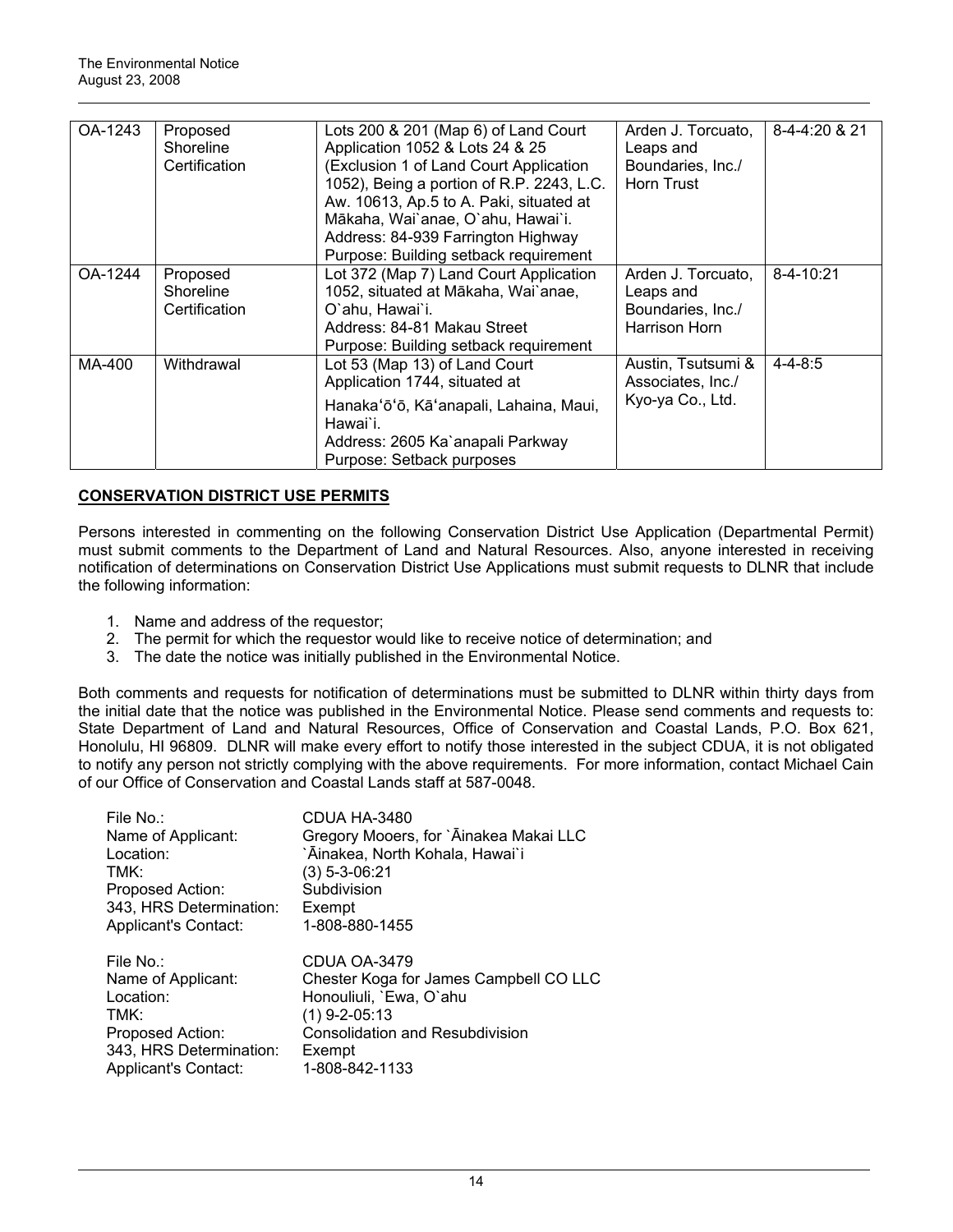# **POLLUTION CONTROL PERMITS**

## **Department of Health Permits**

The following pages contain a list of some pollution control permits currently before the State Dept. of Health. For more information about any of the listed permits, please contact the appropriate branch or Environmental Management Division at 919 Ala Moana Blvd, Honolulu, HI. Abbreviations are as follows: Clean Air Branch (**CAB**) 586-4200; Comments Due (**CD**); Covered Source Permit (**CSP**); Clean Water Branch (**CWB**) 586-4309; Issued (**I**); Solid and Hazardous Waste Branch (**SHWB**) 586-4226; Safe Drinking Water Branch (**SDWB**) 586-4258; None (**N**); NonCovered Source Permit (**NSP**); National Pollutant Discharge Elimination System under the Federal Clean Water Act (**NPDES**); Received (**R**); Temporary (**T**); Underground Injection Control (**UIC**); Not Applicable (**NA**).

| <b>Branch</b><br><b>Permit Type</b>                           | <b>Applicant and</b><br><b>Permit Number</b>                                  | Project<br>Location                                                                  | <b>Date</b>                | <b>Proposed Use</b>                                                                                                                                                                                                                                           |
|---------------------------------------------------------------|-------------------------------------------------------------------------------|--------------------------------------------------------------------------------------|----------------------------|---------------------------------------------------------------------------------------------------------------------------------------------------------------------------------------------------------------------------------------------------------------|
| Clean Air Branch,<br>586-4200, Covered<br>Source Permit       | U.S. Navy<br>CSP No. 0110-01-C<br><b>Renewal Application</b>                  | Located at:<br>PMRF Barking Sands,<br>Kauai (UTM: 419045m E,<br>2436085m N)          | Issued:<br>7/31/08         | Three (3) 320 kW and<br>Two (2) 600 kW<br><b>Diesel Engine</b><br>Generators                                                                                                                                                                                  |
| Clean Air Branch,<br>586-4200, Covered<br>Source Permit       | Mid Pac Petroleum, LLC<br>CSP No. 0382-02-C<br>Significant Modification       | Located at:<br>61-3651 Kawaihae Road,<br>Kawaihae, Hawai`i                           | Issued:<br>8/6/08          | Kawaihae Petroleum<br><b>Bulk Loading</b><br>Terminal                                                                                                                                                                                                         |
| Clean Air Branch,<br>586-4200, Covered<br>Source Permit       | Aloha Petroleum, Ltd.<br>CSP No. 0307-02-C<br>Application for<br>Modification | Located at:<br>Hilo Sales Terminal,<br>999 Kalaniana'ole<br>Avenue,<br>Hilo, Hawai'i | Issued:<br>8/6/08          | Two (2) 10,000 bbl<br><b>Internal Floating Roof</b><br>Storage Tanks, Three<br>(3) External Floating<br>Roof Storage Tanks<br>with Geodesic Domes<br>and One (1) Tank<br><b>Truck Load Rack</b>                                                               |
| Clean Air Branch,<br>586-4200, Covered<br>Source Permit       | American Hauling, Inc.<br>CSP No. 0694-01-CT<br>Initial Application           | Located at:<br><b>Various Temporary Sites</b>                                        | Comments<br>Due:<br>9/5/08 | Crushing and<br><b>Screening Plants</b>                                                                                                                                                                                                                       |
| Clean Air Branch,<br>586-4200,<br>NonCovered Source<br>Permit | Kaua'i Memorial<br>Gardens<br>NSP No. 0529-01-N<br>Renewal Application        | Located at:<br>4716 Mā'alo Road<br>Līhu'e, Kaua'i                                    | Issued:<br>8/6/08          | 150 lb/hr Pathological<br>Waste Incinerator                                                                                                                                                                                                                   |
| Clean Air Branch,<br>586-4200,<br>NonCovered Source<br>Permit | ShredCo LLC<br>NSP No. 0698-01-NT<br>Initial Application                      | Located at:<br><b>Various Temporary Sites</b>                                        | Issued:<br>8/7/08          | One (1) 90 cubic<br>yds/hr Tub Grinder<br>with One (1) 360 hp<br><b>Diesel Engine</b>                                                                                                                                                                         |
| Clean Air Branch,<br>586-4200, Covered<br>Source Permit       | HELCO, Inc.<br>CSP No. 0007-01-C<br><b>Renewal Application</b>                | Located at:<br>Keāhole Generating<br>Station,<br>Keāhole, Hawai'i                    | Issued:<br>8/7/08          | Two (2) 20 MW<br><b>Combustion Turbine</b><br>Generators with Two<br>(2) Heat Recovery<br><b>Steam Generators</b><br>and One (1) 16 MW<br>Steam Turbine, Three<br>(3) 2.5 MW Diesel<br>Engine Generators,<br>and One (1) 500 kW<br>Diesel Engine<br>Generator |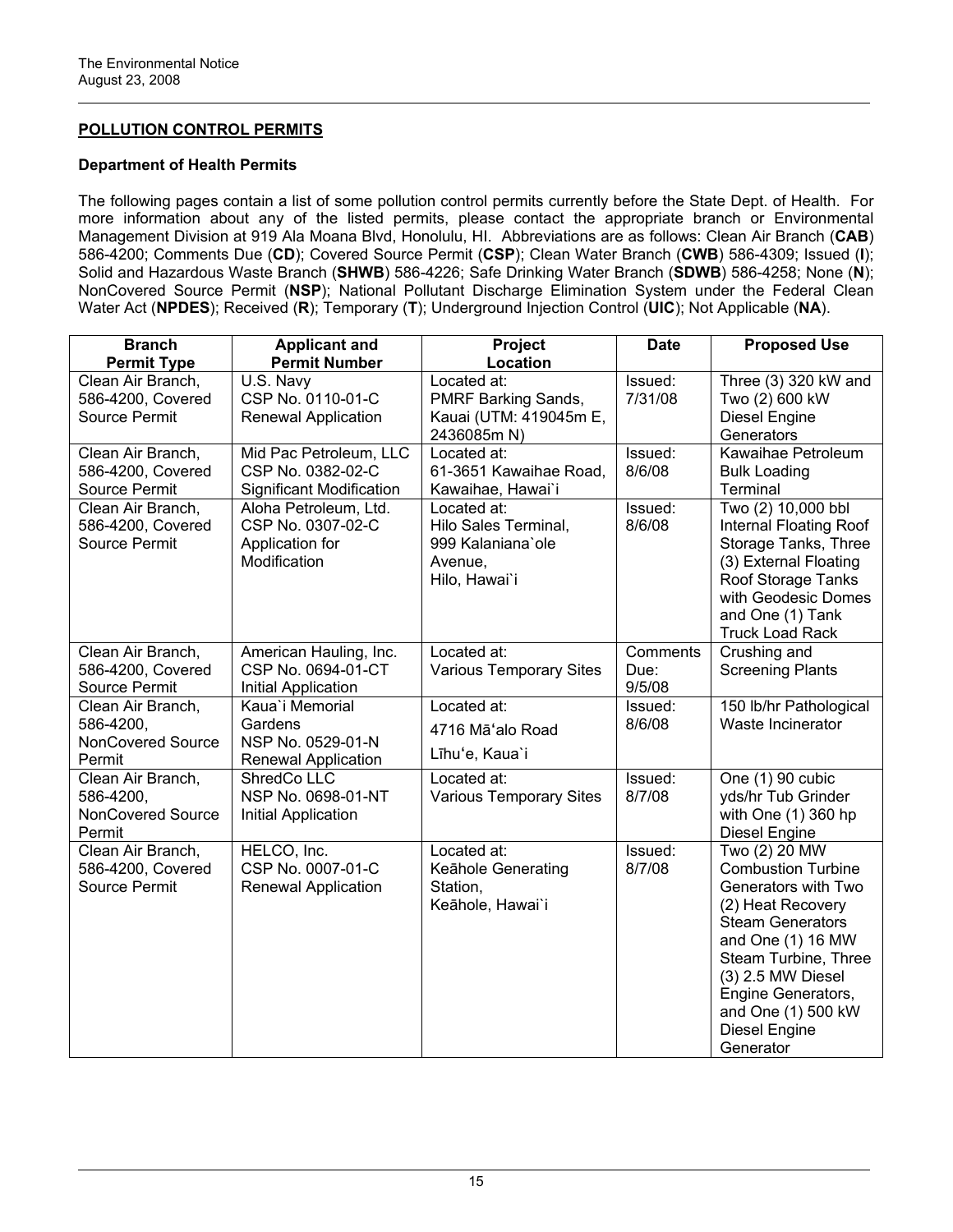# **FEDERAL NOTICES**

## **Western Pacific Precious Coral Fisheries: Black Coral Quota and Gold Coral Moratorium**

This final rule implements Amendment 7 to the Fishery Management Plan for Precious Coral Fisheries of the Western Pacific Region (Precious Corals FMP). The rule designates the `Au`au Channel, Hawai`i, black coral bed as an "Established Bed" with a harvest quota of 5,000 kg every two years that applies to Federal and State of Hawai'i waters, and implements a 5-year moratorium on the harvest of gold coral throughout the U.S. western Pacific. This rule is intended to prevent overfishing and achieve optimum yields of black coral resources, and to prevent overfishing and stimulate research on gold corals. This final rule is effective September 12, 2008. Amendment 7 is available from the Western Pacific Fishery Management Council (Council), 1164 Bishop St., Suite 1400, Honolulu, Hawai`i 96813, tel: 808-522-8220, fax: 808-522-8226, or [www.wpcouncil.org.](http://frwebgate.access.gpo.gov/cgi-bin/leaving.cgi?from=leavingFR.html&log=linklog&to=http://www.wpcouncil.org) For more information contact Brett Wiedoff at 808-944-2272 (see, 73 F.R. 47098, August 13, 2008).

# **FY 2009 Grant Funds Available for Bay Watershed Education and Training**

The National Oceanic and Atmospheric Administration (NOAA) changed the full proposal submission deadline for the solicitation "Bay Watershed Education and Training (B-WET) Hawai`i Program," to August 29, 2008 to give the public more time to respond. The solicitation, which was originally announced in the Federal Register on July 11, 2008, gave a proposal due date of August 15, 2008. Proposals must be submitted no later than 5:59 p.m., Hawai`i Time, August 29, 2008. The standard NOAA funding application package is available at [www.grants.gov.](http://frwebgate.access.gpo.gov/cgi-bin/leaving.cgi?from=leavingFR.html&log=linklog&to=http://www.grants.gov) If an applicant does not have Internet access, hard copies with original signatures may be sent to: NOAA Pacific Services Center, 737 Bishop Street, Suite 1550, Honolulu, HI 96813, Attention: Stephanie Bennett. Applicants submitting hard copy applications must submit one (1) hard copy of the entire application package, a CD copy of the package, including all forms with original signatures. Any proposal packages received after the August 29, 2009, submission deadline will not be accepted. For administrative or technical issues, contact Stephanie Bennett at 808-522-7481 (phone) or by e-mail at [Stephanie.Bennett@noaa.gov](mailto:Stephanie.Bennett@noaa.gov) (see, 73 F.R. 46247, August 8, 2008).

#### **Revised Proposed Designation of Critical Habitat for 12 Species of Picture-wing Flies from the Hawaiian Islands**

The U.S. Fish and Wildlife Service (FWS) announces the reopening of the comment period on the revised proposed designation of critical habitat for 12 species of Hawaiian picture-wing flies (*Drosophila aglaia, D. differens, D. hemipeza, D. heteroneura, D. montgomeryi, D. mulli, D. musaphilia, D. neoclavisetae, D. obatai, D. ochrobasis, D. substenoptera, and D. tarphytrichia*) under the Endangered Species Act of 1973, as amended (Act). FWS also announces the availability of a draft economic analysis (DEA) and an amended required determinations section of the proposal. FWS is reopening the comment period to allow all interested parties an opportunity to comment simultaneously on the revised proposed rule, the associated DEA, and the amended required determinations section. Previously submitted comments do not need to be resubmitted because FWS has already incorporated them into the public record and will fully consider them in preparation of the final rule. FWS will consider comments received or postmarked on or before September 11, 2008. You may submit comments by one of the following methods: (1) Federal eRulemaking Portal: [http://www.regulations.gov](http://frwebgate.access.gpo.gov/cgi-bin/leaving.cgi?from=leavingFR.html&log=linklog&to=http://www.regulations.gov). Follow the instructions for submitting comments; or (2) U.S. mail or hand-delivery: Public Comments Processing, Attn: RIN 1018-AV91; Division of Policy and Directives Management; U.S. Fish and Wildlife Service; 4401 N. Fairfax Drive, Suite 222; Arlington, VA 22203. FWS will not accept electronic mail or faxes. FWS will post all comments on [http://www.regulations.gov.](http://frwebgate.access.gpo.gov/cgi-bin/leaving.cgi?from=leavingFR.html&log=linklog&to=http://www.regulations.gov) This generally means that FWS will post any personal information you provide. For more information, contact Patrick Leonard, Field Supervisor, Pacific Islands Fish and Wildlife Office, 300 Ala Moana Boulevard, Room 3-122, P.O. Box 50088, Honolulu, HI 96850; telephone 808-792-9400; fax 808-792-9581. If you use a telecommunications device for the deaf (TDD), call the Federal Information Relay Service (FIRS) at 800-877-8339 (see, 73 F.R. 46860, August 12, 2008).

#### **Environmental Assessment for Western Pacific Crustacean Fishery Plan Amendment: Deepwater Shrimp**

The National Marine Fisheries Service (NMFS) is seeking public comment on the Western Pacific Fishery Management Council's proposal to amend the Fishery Management Plan for Crustacean Fisheries of the Western Pacific Region (Crustaceans FMP). If approved by the Secretary of Commerce, Amendment 13 to the Crustaceans FMP would designate deepwater shrimp of the genus Heterocarpus as management unit species, and require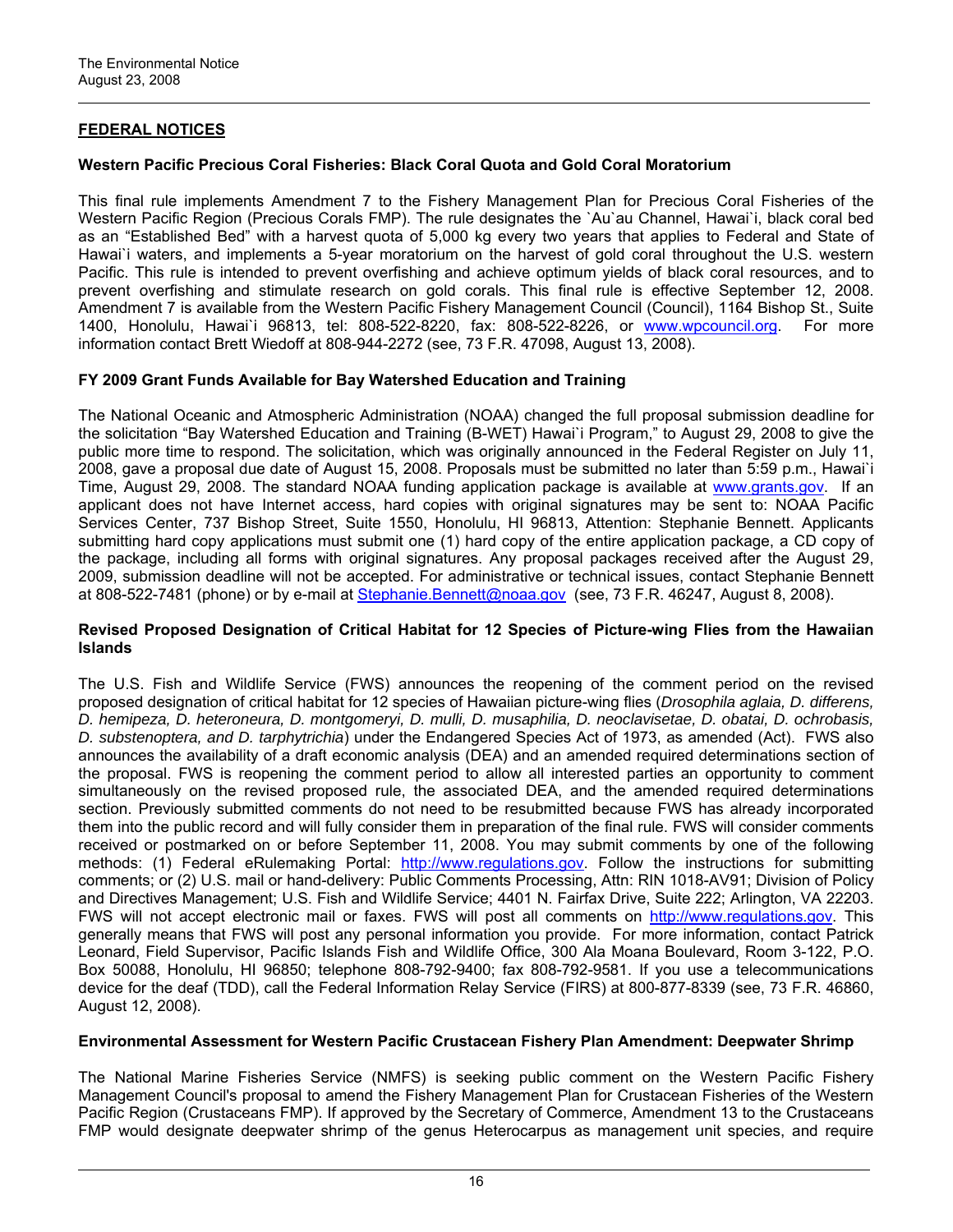Federal permits and data reporting for deepwater shrimp fishing in Federal waters of the western Pacific. Amendment 13 is intended to improve information on deepwater shrimp fisheries and their ecosystem impacts, and to provide a basis for future management of the fisheries, if needed. Comments on Amendment 13, which includes an environmental assessment, must be received by October 14, 2008. Comments on the amendment, identified by 0648-AV29, may be sent to either of the following addresses: (1) Electronic Submission: Submit all electronic public comments via the Federal e-Rulemaking Portal [www.regulations.gov](http://frwebgate.access.gpo.gov/cgi-bin/leaving.cgi?from=leavingFR.html&log=linklog&to=http://www.regulations.gov); or (2) Mail: Mail written comments to William L. Robinson, Regional Administrator, NMFS, Pacific Islands Region (PIR), 1601 Kapi`olani Blvd, Suite 1110, Honolulu, HI 96814-4700. All comments received are a part of the public record and will generally be posted to [www.regulations.gov](http://frwebgate.access.gpo.gov/cgi-bin/leaving.cgi?from=leavingFR.html&log=linklog&to=http://www.regulations.gov) without change. All personal identifying information (e.g., name, address, etc.) submitted voluntarily by the commenter may be publicly accessible. Do not submit confidential business information, or otherwise sensitive or protected information. NMFS will accept anonymous comments (enter "N/A" in the required fields, if you wish to remain anonymous). Attachments to electronic comments will be accepted in Microsoft Word or Excel, WordPerfect, or Adobe PDF file formats only. Copies of Amendment 13, including an environmental assessment, are available from the Western Pacific Fishery Management Council (Council), 1164 Bishop St., Suite 1400, Honolulu, Hawai`i 96813, tel. 808-522-8220, fax 808-522-8226, [www.wpcouncil.org.](http://frwebgate.access.gpo.gov/cgi-bin/leaving.cgi?from=leavingFR.html&log=linklog&to=http://www.wpcouncil.org) For more information contact Brett Wiedoff, NMFS PIR, 808-944-2272 (see, 73 F.R. 47577, August 14, 2008).

# **Beaches Environmental Assessment and Coastal Health Act: Changes to the Grant Allocation Formula**

The Beaches Environmental Assessment and Coastal Health (BEACH) Act authorizes EPA to award program development and implementation grants to eligible States, Territories, Tribes, and local governments to support microbiological monitoring and notification of the public of the potential for exposure to disease-causing microorganisms in coastal recreation waters. EPA awards BEACH Act grant funds to eligible States, Territories and Tribes each year using an allocation formula to determine the amount of federal funds available for award to each State and Territory. EPA is considering changes to this allocation formula for the award of grants in 2010 and is providing States, Territories, and Tribes advance notice of expected changes. EPA recognizes that reviewers may wish to express their views and should send them to the Docket. Submit your views, identified by Docket ID No. EPA-HQ-OW-2008-0539, by one of the following methods: (1) [www.regulations.gov:](http://frwebgate.access.gpo.gov/cgi-bin/leaving.cgi?from=leavingFR.html&log=linklog&to=http://www.regulations.gov:) Follow the on-line instructions for submitting scientific views; (2) Electronic mail: [OW-Docket@epa.gov;](mailto:OW-Docket@epa.gov) (3) Mail: U.S. Environmental Protection Agency; EPA Docket Center (EPA/DC). Water Docket, MC 2822T; 1200 Pennsylvania Avenue, NW., Washington, DC 20460; or, (4) Hand Delivery: EPA Docket Center, 1301 Constitution Ave, NW., EPA West, Room 3334, Washington, DC. Such deliveries are only accepted during the Docket's normal hours of operation, and special arrangements should be made for deliveries of boxed information. For more information contact Lars Wilcut, 1200 Pennsylvania Avenue, NW, (4305T), Washington, DC 20460, tel: (202) 566-0447, email: [wilcut.lars@epa.gov](mailto:wilcut.lars@epa.gov) (see, 73 F.R. 47154, August 13, 2008).

# **Environmental Assessment for Western Pacific Pelagic Squid Jig Fishery Plan Amendment**

The National Marine Fisheries Service (NMFS) announces that the Western Pacific Fishery Management Council proposes to amend the Fishery Management Plan for Pelagic Fisheries of the Western Pacific Region. If approved by the Secretary of Commerce, Amendment 15 would add three species of pelagic squid to the management unit, and establish Federal permitting and reporting requirements for squid jig fishing vessels over 50 ft in length. These vessels would also be required to carry observers if requested by NMFS. Combined, these measures are intended to enable the Council and NMFS to better monitor and manage the U.S. domestic pelagic squid fisheries. Comments on Amendment 15, which includes an environmental assessment, must be received by October 10, 2008. Comments on the amendment, identified by 0648-AS71, may be sent to either of the following addresses: (1) Electronic Submission: Via the Federal e-Rulemaking Portal [www.regulations.gov](http://frwebgate.access.gpo.gov/cgi-bin/leaving.cgi?from=leavingFR.html&log=linklog&to=http://www.regulations.gov); or (2) Mail: William L. Robinson, Regional Administrator, NMFS, Pacific Islands Region (PIR), 1601 Kapi`olani Blvd, Suite 1110, Honolulu, HI 96814-4700. All comments received are a part of the public record and will generally be posted to [www.regulations.gov](http://frwebgate.access.gpo.gov/cgi-bin/leaving.cgi?from=leavingFR.html&log=linklog&to=http://www.regulations.gov) without change. All personal identifying information (e.g., name, address, etc.) submitted voluntarily by the commenter may be publicly accessible. Do not submit Confidential Business Information, or otherwise sensitive or protected information. NMFS will accept anonymous comments (enter "N/A" in the required fields, if you wish to remain anonymous). Attachments to electronic comments will be accepted in Microsoft Word or Excel, WordPerfect, or Adobe PDF file formats only. Copies of Amendment 15, including an environmental assessment, are available from the Western Pacific Fishery Management Council (Council), 1164 Bishop Street, Suite 1400, Honolulu, HI 96813, tel 808-522-8220, fax 808-522-8226, or [www.wpcouncil.org.](http://frwebgate.access.gpo.gov/cgi-bin/leaving.cgi?from=leavingFR.html&log=linklog&to=http://www.wpcouncil.org) For more information contact Bob Harman, NMFS PIR, 808-944-2271 (see, 73 F.R. 46580, August 11, 2008).